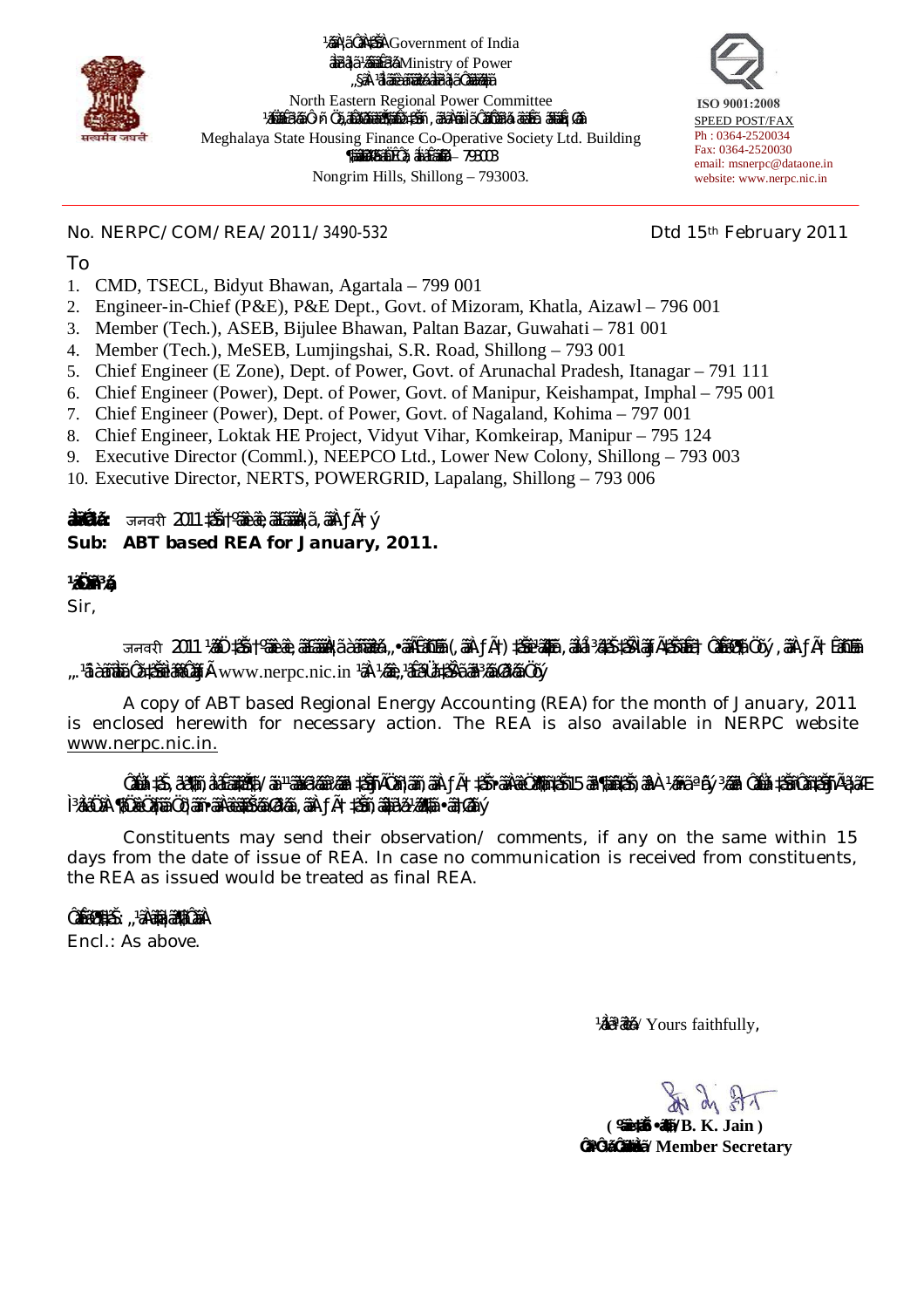# *Copy forwarded to:*

- 1. CE (G. M.), CEA, SewaBhawan, R.K.Puram, New Delhi 110 066.
- 2. Gen. Manager (Comml.), NHPC Ltd., NHPC Office complex, Sector –33, Faridabad-121003.
- 3. General Manager, Ranganadi HEP, NEEPCO, Yazlee, Ar. Pradesh
- 4. Project Manager, Doyang HEP, NEEPCO, Nagaland
- 5. Project Manager, AGBPP, NEEPCO Ltd., No. –III, Vill. Bokuloni, Dibrugarh, Assam.
- 6. Project Manager, AGTPP, NEEPCO Ltd., Ramchandranagar, Agartala, Tripura West- 799008.
- 7. Dy. G. M (Elect.), Kopili HEP, NEEPCO Ltd., Umrangso, N.C. Hills, Assam.
- 8. C.E (Commercial) ASEB, Bijulee Bhawan, Paltan Bazar, Guwahati 781 001.
- 9. C.E (T&T) ASEB, Bijulee Bhawan, Paltan Bazar, Guwahati- 781 001.
- 10. Addl. C.E (LDC & EC) ASEB Kahelipara Sub-Station, Kahelipara, Guwahati.
- 11. Supdt. Engr. (System Management) MeSEB, Lumjingshai, Short Round Road, Shillong.
- 12. Supdt. Engr. (Commercial) Deptt. of Electricity, Govt.of Manipur, Keisampet, Imphal. 795001
- 13. Executive Engineer, MSLDC, P & E Dept., Chaltlang, Aizawl- 796012.
- 14. Supdt. Engr. Dimapur Sub-station Deptt. of Power, Govt.of Nagaland, Dimapur.
- 15. Dy. G. M. (Commercial) NERTS, POWERGRID, A.P Sect. Building, Shillong
- 16. G. M., NERLDC, POWERGRID, Lower Nongrah, Dongtieh, Lapalang, Shillong 6.
- 17. Dy. General Manager (ER), POWERGRID, Boring Road, Alankar Place, Patna 800 001
- 18. Sr. Manager (E), O/o ED (Comml.), NEEPCO Ltd., Shillong.
- 19. Dy. General Manager,Comml & Sys.Opn., TSECL,Banamalipur,Agartala.-799001.
- 20. Ex. Engr., SLDC, Deptt. of Power, Itanagar, Ar. Pradesh 791 111
- 21. CEO, NVVNLtd., 7<sup>th</sup> Floor, Scope Complex, Lodhi Road, N.Delhi- 110 003
- 22. Power Trading Corpn. of India Ltd., 2<sup>nd</sup> Floor, NBCC Tower, 15-Bhikaji Cama Place, New Delhi 66.
- 23. DGM(Power Trading),Adani Exports Ltd,13 Palam Marg ,Vasant Vihar, New Delhi- 110057.
- 24. ED,TPTCL,Block 'A',34,Sant Tukaram Road,Carnac Bunder,Mumbai-400 009.
- 25. Member Secretary, NRPC,18-A,Shaheed Jeet Singh Marg,Katwaria Sarai, NewDelhi-110016.
- 26 Member Secretary, ERPC,14, Golf Club Road, Kolkata- 700 033.
- 27. Member Secretary, WRPC, Plot No F-3,MIDC Area, Opp Seepz,Marol,Andheri (E), Mumbai-400 093.
- 28. Member Secretary, SRPC, 29, Race Course Road, Bangalore- 560009.
- 29. Lanco Electric Utility Limited, LANCO House,141, Avenue,8, Banjara Hills, Hyderabad-500 034
- 30. Reliance Energy Trading Ltd., Reliance Energy Centre, Santa Cruz (E), Mumbai-400 055
- 31.Vice President, Indian Energy Exchange Limited, 10th Floor, B Wing, Statesman House, Barakhamba Road, Connought Place, New Delhi - 110 001.
- 32. LANCO Electric Utility Ltd, Plot No 229, Udyog Vihar, Phase-1, Gurgaon, Haryana 122 016.
- 33. RPTCL, Agrawal House, 2, St. George's Gate Road, 6th Floor, Kolkata 700 022.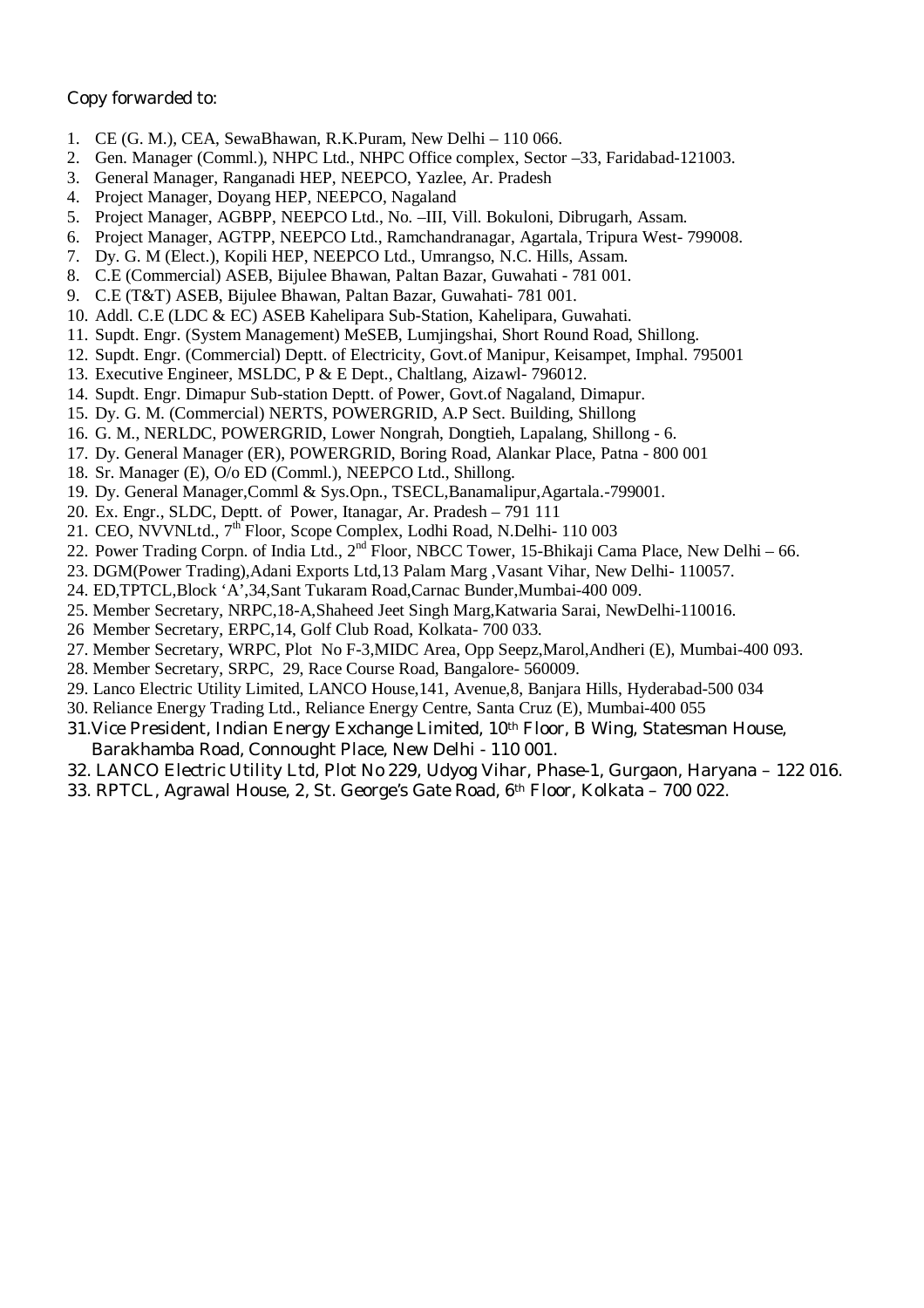**NERPC, Shillong Page no: 1/7**<br>**REA for January 2011 Page 111 Page 12011 Page 12011 Page 12011 Page 12011** 

**Dated 15th February 2011** 

A. Details of Plant Availability Factor for CS Stations

| <b>Generating</b><br><b>Stations</b> | <b>Plant Availability Factor</b>      | <b>Cumulative PAFM</b>     | <b>Normative Annual Plant Availability Factor</b><br>for the year |
|--------------------------------------|---------------------------------------|----------------------------|-------------------------------------------------------------------|
|                                      | achieved during this month<br>$(\% )$ | upto current month<br>( %) | ( %)                                                              |
| <b>NEEPCO</b>                        |                                       |                            |                                                                   |
| <b>Kopili HEP</b>                    | 63%                                   | 68%                        | 79%                                                               |
| Khandong & Kopili-II                 | 68%                                   | 59%                        | 69%                                                               |
| <b>RHEP</b>                          | 67%                                   | 92%                        | 85%                                                               |
| <b>DHEP</b>                          | 81%                                   | 78%                        | 73%                                                               |
| <b>AGBPP</b>                         | 93%                                   | 71%                        | 72%                                                               |
| <b>AGTPP</b>                         | 86%                                   | 87%                        | 85%                                                               |
| <b>NHPC</b>                          |                                       |                            |                                                                   |
| <b>LOKTAK HEP*</b>                   | 66%                                   | 78%                        | 85%                                                               |

**(\* Max. Avbl. Capacity-105 MW,for the purpose of capacity charge & incentive calculation )**

B. Details of Fixed and Energy Charges of CS Stations for FY 2009 - 10

|                     | <b>Installed</b><br>Capacity<br>(MW) | Design<br><b>Energy</b><br>(GWh) | Annual<br><b>Fixed Charge</b><br>(Rs. Crore) |                                                                                                          |
|---------------------|--------------------------------------|----------------------------------|----------------------------------------------|----------------------------------------------------------------------------------------------------------|
| <b>KOPILI HEP</b>   | <b>200</b>                           | 1186.14*                         | 57.6738**                                    | * Provisional, *As per CERC<br>order dated $19.02.08$ in petition No $76/2007$ .                         |
| KOPILI -II          | 25                                   | $86.3*$                          | 12.9511**                                    | * Provisional, ** As per CERC order<br>dated 01.01.08 in pet. No 70/2006                                 |
| <b>KHANDONG HEP</b> | 50                                   | $277.61*$                        | 19.6328*                                     | *As per CERC order dated 14.01.08<br>in petition No 26/2007.                                             |
| <b>RHEP</b>         | 405                                  | 1509.69                          | 203.4081                                     | *As per CERC order dated 30.04.08<br>in petition No 89/2007.                                             |
| <b>DHEP</b>         | 75                                   | 227.24                           | $58.5*$                                      | *As per CERC order dated 03.10.07<br>in petition No 88/2007.                                             |
| AGBPP               | 291                                  | <b>NA</b>                        | 233.59*                                      | *As per CERC order dated 22.02.08 in Pet.No150/<br>/2005, ^ Base Rate of energy Charge as per CERC Order |
| <b>AGTPP</b>        | 84                                   | NA                               | 52.71*                                       | *As per CERC order dated 20.02.08 in Pet.No<br>135/2005, Base Engy. charge as per CERC order             |
| <b>LOKTAK HEP</b>   | 105                                  | 448.00                           | 50.0353*                                     | *As per CERC order dated 05.09.07 in<br>Pet.No 171/2004                                                  |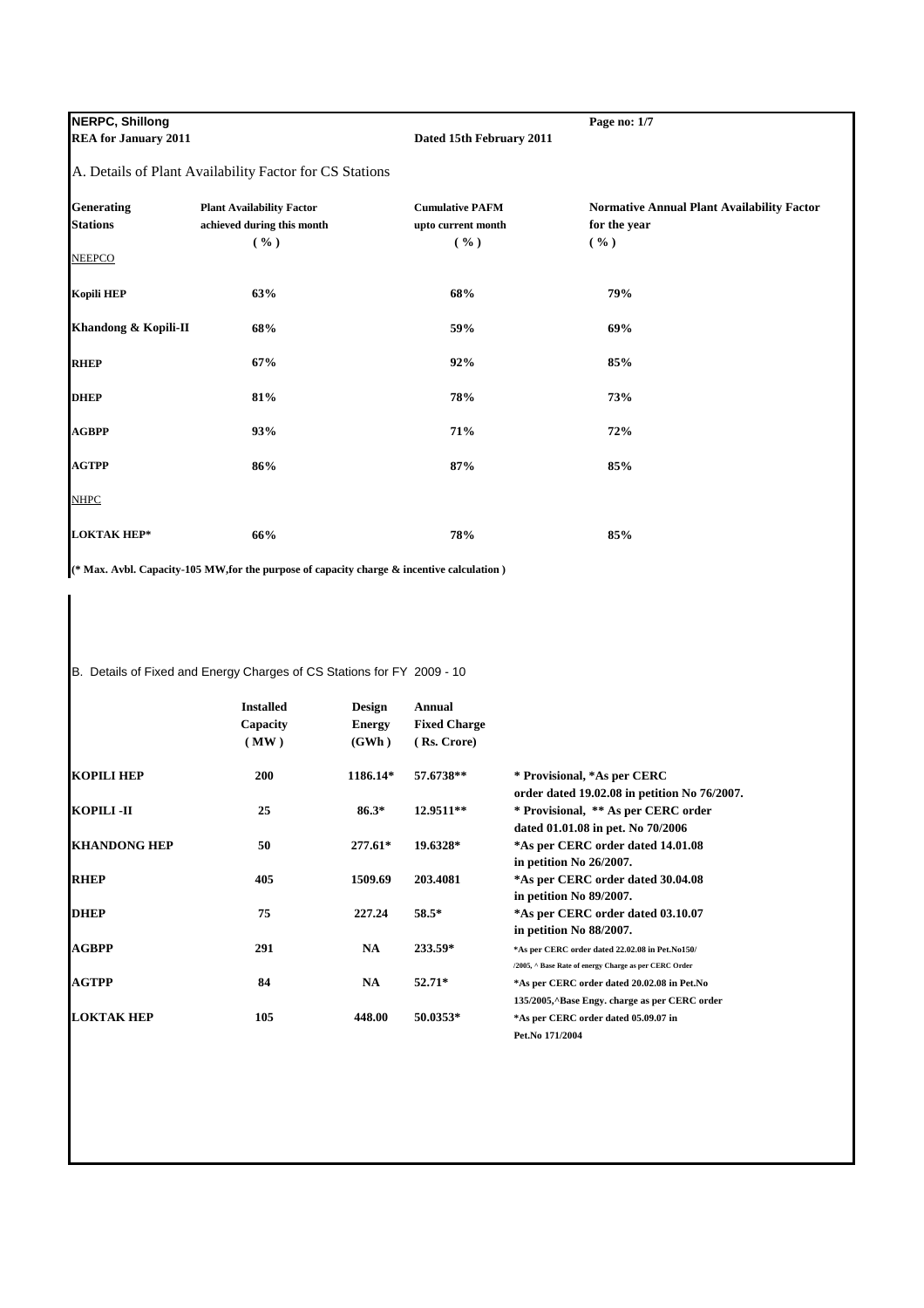**NERPC, Shillong Page No: 2/7**<br>**REA for January 2011 Page No: 2/7 Dated 15th February 2011** 

C. Weighted Average Share Allocation (%) ( during this month) in CS Stations

| <b>States</b>            | <b>KOPILI</b><br>(200 MW) | KOPILI-II<br>(25 MW) | <b>KHANDONG</b><br>(50 MW) | <b>RHEP</b><br>(405 MW) | <b>DHEP</b><br>$(75 \text{ MW})$ | <b>AGBPP</b><br>(291 MW) | <b>AGTPP</b><br>(84 MW) | <b>Loktak HEP</b><br>(90 MW) |
|--------------------------|---------------------------|----------------------|----------------------------|-------------------------|----------------------------------|--------------------------|-------------------------|------------------------------|
| <b>Arunachal Pradesh</b> | 5.193                     | 6.193                | 4.192                      | 18.462                  | 6.882                            | 5.693                    | 6.180                   | 4.942                        |
| Assam                    | 53.455                    | 46.615               | 56.277                     | 43.328                  | 43.742                           | 56.465                   | 45.178                  | 29.415                       |
| <b>Manipur</b>           | 7.385                     | 7.225                | 6.565                      | 8.373                   | 7.893                            | 8.125                    | 8.143                   | 30.115                       |
| Meghalaya                | 17.150                    | 18.650               | 16.650                     | 11.250                  | 11.230                           | 11.550                   | 11.340                  | 12.140                       |
| Mizoram                  | 4.619                     | 6.278                | 3.940                      | 5.710                   | 5.240                            | 5.429                    | 6.190                   | 5.068                        |
| Nagaland                 | 6.155                     | 5.656                | 6.653                      | 5.335                   | 17.935                           | 5.805                    | 5.607                   | 6.427                        |
| <b>Tripura</b>           | 6.043                     | 9.383                | 5.723                      | 7.542                   | 7.078                            | 6.933                    | 17.362                  | 11.893                       |
| Total                    | 100.00                    | 100.00               | 100.00                     | 100.00                  | 100.00                           | 100.00                   | 100.00                  | 100.00                       |

D. Share Allocation (%) ( Up to this month) in CS Stations from Eastern Region

| <b>States</b> | (1600 MW) | FARAKKA KAHALGAON-KAHALGAON-II TALCHER<br>(840 MW) | (1000 MW) | (1000 MW) |                  |
|---------------|-----------|----------------------------------------------------|-----------|-----------|------------------|
| Assam         | $9.34\%$  | 5.99%                                              | 5.07%     | 6.85%     | w.e.f 23.08.2010 |
| Meghalaya     | 1.61%     | 1.54%                                              | $1.60\%$  | 1.61%     | w.e.f 23.08.2010 |
| Nagaland      | 1.93%     | 1.93%                                              | $0.00\%$  | 1.93%     | w.e.f 23.08.2010 |
| Ar. Pradesh   | 0.15%     | 0.14%                                              | $0.00\%$  | 0.15%     | w.e.f 12.03.2010 |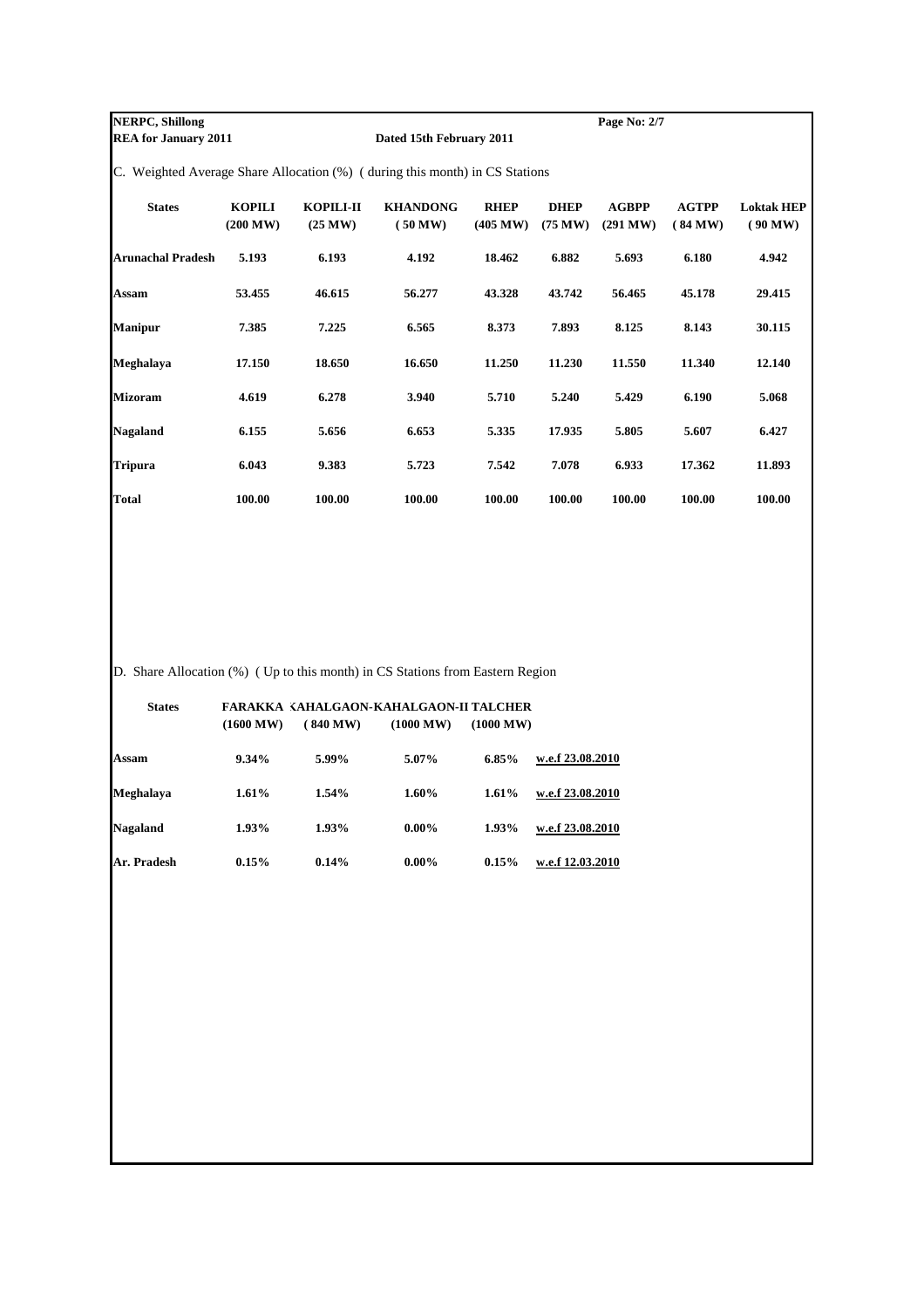| <b>Stations</b>                   | E. Energy Scheduled to States from CS Stations during this month<br><b>Scheduled Energy</b> |                                                   |
|-----------------------------------|---------------------------------------------------------------------------------------------|---------------------------------------------------|
|                                   | (MWH)                                                                                       |                                                   |
| <b>KOPILI</b>                     |                                                                                             |                                                   |
| <b>Arunachal Pradesh</b>          | 2535.581                                                                                    |                                                   |
| Assam                             |                                                                                             | 26100.423 (Inclusive of 2929.614 MWH free energy) |
| <b>Manipur</b>                    | 3605.867                                                                                    |                                                   |
| Meghalaya                         |                                                                                             | 8373.815 (Inclusive of 2929.614 MWH free energy)  |
| <b>Mizoram</b><br><b>Nagaland</b> | 2255.315<br>3005.296                                                                        |                                                   |
| <b>Tripura</b>                    | 2950.610                                                                                    |                                                   |
| <b>Total</b>                      | 48826.908                                                                                   |                                                   |
| <b>KOPILI-II</b>                  |                                                                                             |                                                   |
| <b>Arunachal Pradesh</b>          | 51.471                                                                                      |                                                   |
| Assam                             | 387.423 (Inclusive of                                                                       | 49.867 MWH free energy)                           |
| <b>Manipur</b>                    | 60.048                                                                                      |                                                   |
| Meghalaya<br><b>Mizoram</b>       | 155.002 (Inclusive of<br>52.177                                                             | 49.867 MWH free energy)                           |
| <b>Nagaland</b>                   | 47.008                                                                                      |                                                   |
| <b>Tripura</b>                    | 77.983                                                                                      |                                                   |
|                                   |                                                                                             |                                                   |
| <b>Total</b>                      | 831.113                                                                                     |                                                   |
| <b>KHANDONG</b>                   |                                                                                             |                                                   |
| <b>Arunachal Pradesh</b>          | 291.327                                                                                     |                                                   |
| Assam                             | 3911.024 (Inclusive of                                                                      | 416.976 MWH free energy)                          |
| <b>Manipur</b>                    | 456.241                                                                                     |                                                   |
| Meghalaya                         | 1157.108 (Inclusive of                                                                      | 416.976 MWH free energy)                          |
| <b>Mizoram</b>                    | 273.814                                                                                     |                                                   |
| <b>Nagaland</b><br><b>Tripura</b> | 462.357<br>397.725                                                                          |                                                   |
|                                   |                                                                                             |                                                   |
| <b>Total</b>                      | 6949.595                                                                                    |                                                   |
| <b>RHEP</b>                       |                                                                                             |                                                   |
| <b>Arunachal Pradesh</b>          |                                                                                             | 7251.467 (Inclusive of 4713.335 MWH free energy)  |
| Assam                             | 17018.283                                                                                   |                                                   |
| <b>Manipur</b>                    | 3288.730                                                                                    |                                                   |
| Meghalaya<br><b>Mizoram</b>       | 4418.752                                                                                    |                                                   |
| <b>Nagaland</b>                   | 2242.762<br>2095.470                                                                        |                                                   |
| <b>Tripura</b>                    | 2962.331                                                                                    |                                                   |
| <b>Total</b>                      |                                                                                             |                                                   |
|                                   | 39277.795                                                                                   |                                                   |
|                                   |                                                                                             |                                                   |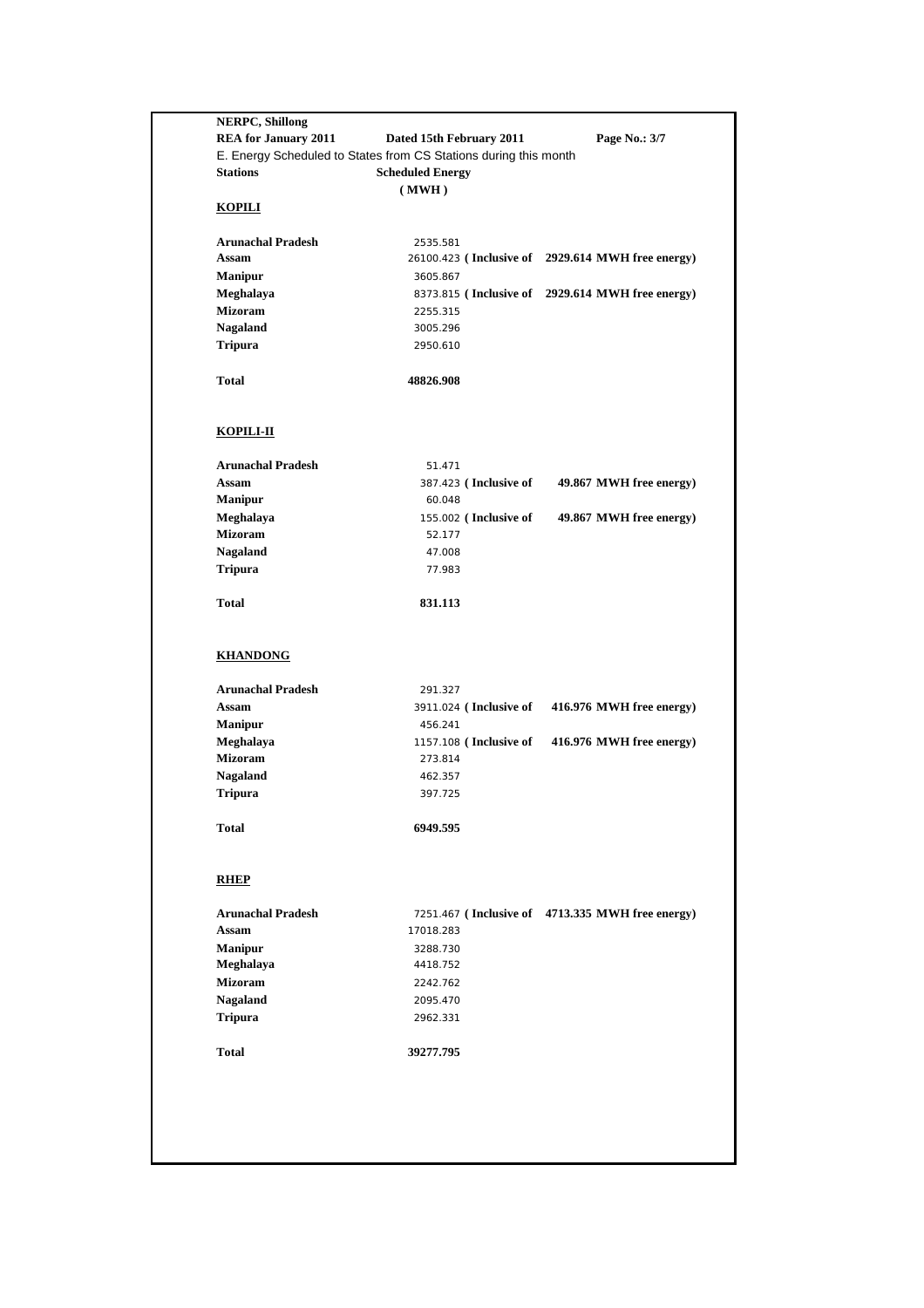| <b>REA for January 2011</b> | Dated 15th February 2011 | Page No.: 4/7                                     |
|-----------------------------|--------------------------|---------------------------------------------------|
| <b>DHEP</b>                 | <b>Scheduled Energy</b>  |                                                   |
|                             | (MWH)                    |                                                   |
| <b>Arunachal Pradesh</b>    | 459.478                  |                                                   |
| Assam                       | 2920.441                 |                                                   |
| Manipur                     | 526.977                  |                                                   |
| Meghalaya                   | 749.773                  |                                                   |
| <b>Mizoram</b>              | 349.849                  |                                                   |
| Nagaland                    | 1197.433 (Inclusive of   | 801.182 MWH free energy)                          |
| <b>Tripura</b>              | 472.564                  |                                                   |
| <b>Total</b>                | 6676.515                 |                                                   |
| <b>AGBPP</b>                |                          |                                                   |
| <b>Arunachal Pradesh</b>    | 11070.588                |                                                   |
| <b>Assam</b>                | 109801.647               |                                                   |
| Manipur                     | 15799.847                |                                                   |
| Meghalaya                   | 22460.091                |                                                   |
| <b>Mizoram</b>              | 10557.215                |                                                   |
| Nagaland                    | 11288.383                |                                                   |
| <b>Tripura</b>              | 13481.888                |                                                   |
| <b>Total</b>                | 194459.659               |                                                   |
| <b>AGTPP</b>                |                          |                                                   |
| <b>Arunachal Pradesh</b>    | 3242.425                 |                                                   |
| Assam                       | 23703.284                |                                                   |
| <b>Manipur</b>              | 4272.341                 |                                                   |
| Meghalaya                   | 5949.693                 |                                                   |
| <b>Mizoram</b>              | 3247.672                 |                                                   |
| Nagaland                    | 2941.793                 |                                                   |
| <b>Tripura</b>              | 9109.222                 |                                                   |
| <b>Total</b>                | 52466.430                |                                                   |
| <b>LOKTAK HEP</b>           |                          |                                                   |
| <b>Arunachal Pradesh</b>    | 2470.249                 |                                                   |
| Assam                       | 14703.031                |                                                   |
| Manipur                     |                          | 15052.925 (Inclusive of 5998.177 MWH free energy) |
| Meghalaya                   | 6068.156                 |                                                   |
| Mizoram                     | 2533.230                 |                                                   |
| Nagaland                    | 3212.524                 |                                                   |
| <b>Tripura</b>              | 5944.693                 |                                                   |
| <b>Total</b>                | 49984.808                |                                                   |
|                             |                          |                                                   |
|                             |                          |                                                   |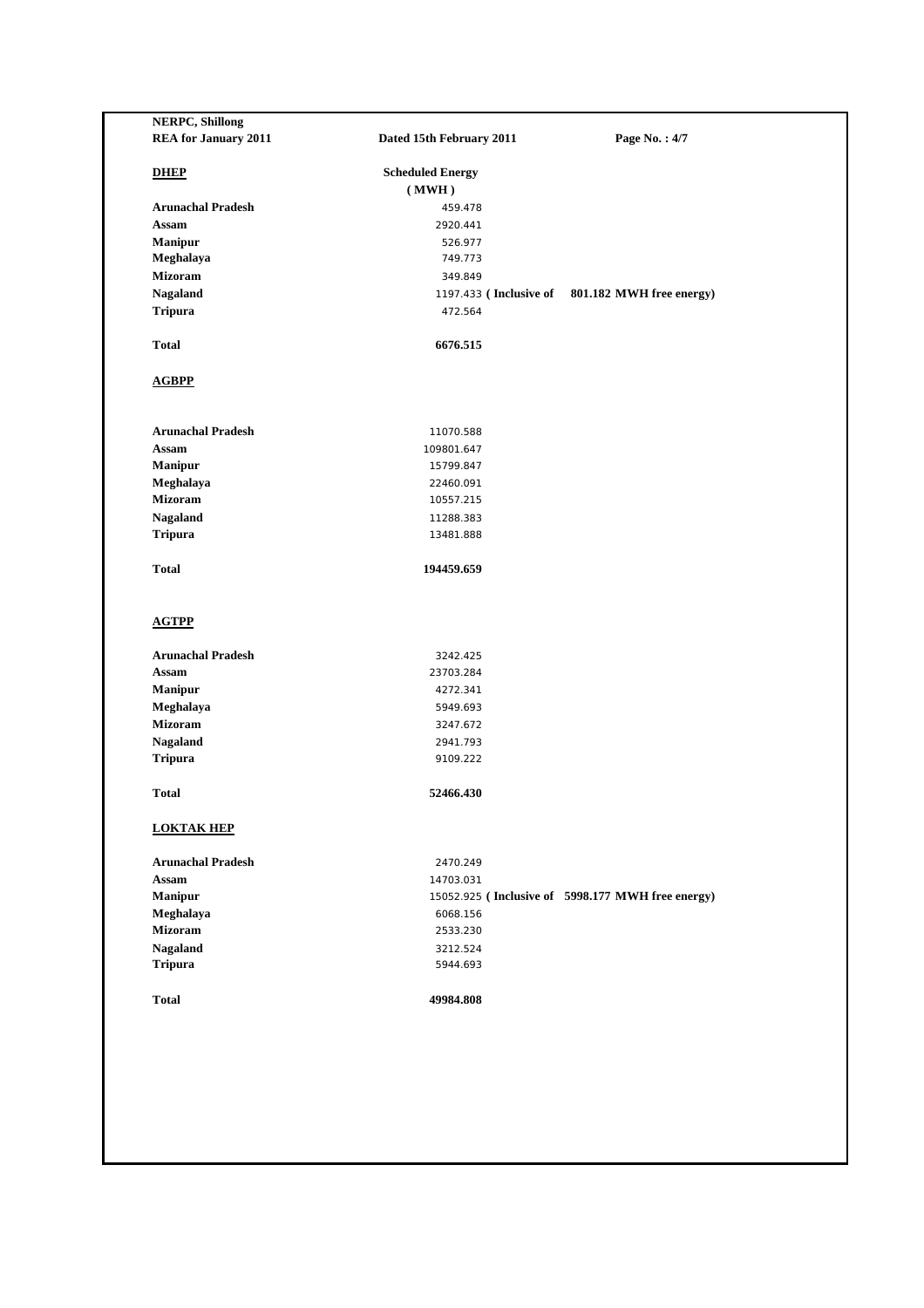|        |                          | <b>NERPC, Shillong</b>                                                |                                                                                       |                                         |                                             |                       |
|--------|--------------------------|-----------------------------------------------------------------------|---------------------------------------------------------------------------------------|-----------------------------------------|---------------------------------------------|-----------------------|
|        |                          | <b>REA for January 2011</b>                                           |                                                                                       | Dated 15th February 2011                | Page No.: 5/7                               |                       |
|        |                          |                                                                       | F. Details of Scheduled Bilateral Exchanges within the Region                         |                                         |                                             |                       |
|        | Sl.No.                   | From                                                                  | To                                                                                    | Energy (At Seller Injn.<br>Point) (MWH) | <b>Energy</b> (At State<br>Periphery) (MWH) |                       |
|        | $\mathbf{1}$             | Tripura(Baramura)                                                     | <b>Manipur</b>                                                                        | 3524.500000                             | 3408.860250                                 |                       |
|        | $\boldsymbol{2}$         | Tripura(Baramura)                                                     | <b>Mizoram</b>                                                                        | 5006.500000                             | 4840.244250                                 |                       |
|        | 3                        | <b>APDCL</b>                                                          | MeECL (NVVN)                                                                          | 4635.000000                             | 4482.170000                                 | (Off-Peak)            |
|        | $\overline{\mathbf{4}}$  | MeECL                                                                 | <b>APDCL (NVVN)</b>                                                                   | 3100.000000                             | 2998.300000                                 | (Peak)                |
|        | 5                        | <b>TSECL</b>                                                          | <b>APDCL (NVVN)</b>                                                                   | 714.000000                              | 691.220000                                  | (Off-Peak)            |
|        | 6                        | <b>TSECL</b>                                                          | MeECL (NVVN)                                                                          | 2040.000000                             | 1971.120000                                 | (Off-Peak)            |
|        | $\overline{7}$           | <b>TSECL</b>                                                          | Mizoram (Mizoram)                                                                     | 120.000000                              | 116.040000                                  |                       |
|        | 8                        | <b>ASEB</b>                                                           | <b>POWERGRID^</b>                                                                     | 188.798350                              | ^ The actual energy consumed by POWERGRID   |                       |
|        |                          | G. Generation by Shared Projects during this month :                  |                                                                                       |                                         |                                             |                       |
|        | 1                        | Rokhia GT#5                                                           |                                                                                       | 0.0000                                  |                                             |                       |
|        | $\mathbf 2$              | Rokhia GT#6                                                           |                                                                                       | 0.0000                                  |                                             |                       |
|        |                          | <b>Total</b>                                                          |                                                                                       | 0.0000                                  |                                             |                       |
|        |                          |                                                                       | H. Scheduled Bilateral Exchange with SEBs / Organisations in other Regions            |                                         |                                             |                       |
|        |                          |                                                                       | Energy (At Seller                                                                     | Energy (At NER-ER                       | Energy (At Buyer                            |                       |
| Sl.No. | From                     | To                                                                    | Periphery) (MWH)                                                                      | Periphery) (MWH)                        | Periphery) (MWH)                            |                       |
| 1      | <b>WBSEDCL</b>           | <b>APDCL (NVVN)</b>                                                   | 2790.000000                                                                           | 2716.140000                             | 2627.160000 (Peak)                          |                       |
| 2      | <b>WBSEDCL</b>           | <b>APDCL (NVVN)</b>                                                   | 12834.000000                                                                          | 12492.900000                            | 12082.140000 (Off-Peak)                     |                       |
| 3      | <b>HPPC</b>              | <b>APDCL (NVVN)</b>                                                   | 7254.000000                                                                           | 6719.400000                             | 6499.800000 (Off-Peak)                      |                       |
| 4      | <b>NDPL</b>              | MeECL (NVVN)                                                          | 7936.000000                                                                           | 7240.640000                             | 7003.200000 (Off-Peak)                      |                       |
| 5      | <b>TSECL</b>             | <b>MSEDCL (NVVN)</b>                                                  | 3720.000000                                                                           | 3597.960000                             |                                             | $(9-16$ Hrs)          |
| 6      | <b>TSECL</b>             | TNEB (NVVN)                                                           | 1140.000000                                                                           | 1102.700000                             |                                             | $(18-22 \text{ Hrs})$ |
| 7      | Farakka*                 | Ar. Pradesh                                                           | 1656.722813                                                                           | 1612.475000                             | 1559.565075                                 |                       |
| 8      | Kahalgaon 1*             | Ar. Pradesh                                                           | 633.433500                                                                            | 630.225000                              | 609.498875                                  |                       |
| 9      | Talcher*                 | Ar. Pradesh                                                           | 1037.641875                                                                           | 1010.175000                             | 976.985875                                  |                       |
| 10     | Farakka*                 | Assam                                                                 | 29644.934313                                                                          | 28857.100000                            | 27910.609600                                |                       |
| 11     | Kahalgaon 1*             | Assam                                                                 | 8002.659750                                                                           | 7789.075000                             | 7532.894800                                 |                       |
| 12     | Kahalgaon 2*             | Assam                                                                 | 38471.344450                                                                          | 37446.100000                            | 36212.977075                                |                       |
| 13     | Talcher*                 | Assam                                                                 | 13874.806625                                                                          | 13506.350000                            | 13062.713000                                |                       |
| 14     | Farakka*                 | MeECL                                                                 | 4859.720250                                                                           | 4725.000000                             | 4569.997625                                 |                       |
| 15     | Kahalgaon 1*             | <b>MeECL</b>                                                          | 1900.300500                                                                           | 1854.075000                             | 1793.104225                                 |                       |
| 16     | Kahalgaon 2*             | MeECL                                                                 | 12164.852000                                                                          | 11844.650000                            | 11454.598125                                |                       |
| 17     | Talcher*                 | MeECL                                                                 | 3043.749500                                                                           | 2966.975000                             | 2869.516300                                 |                       |
| 18     | Farakka*                 | Nagaland                                                              | 5343.202875                                                                           | 5195.225000                             | 5024.823425                                 |                       |
| 19     | Kahalgaon 1*             | Nagaland                                                              | 2184.222000                                                                           | 2133.275000                             | 2063.116425                                 |                       |
| 20     | Talcher*                 | Nagaland                                                              | 3346.549250                                                                           | 3259.300000                             | 3152.251825                                 |                       |
|        |                          |                                                                       | Bilateral exchange through IEX Power Exchange (-ve means injection, +ve means drawal) |                                         |                                             |                       |
| 20     | <b>Arunachal Pradesh</b> |                                                                       |                                                                                       | 6456.600000                             | 6245.760000                                 |                       |
| 21     | Assam                    |                                                                       | -9034.180000                                                                          | -8735.300000                            |                                             |                       |
| 22     | Assam                    |                                                                       |                                                                                       | 5670.000000                             | 5481.050000                                 |                       |
| 23     | MeECL                    |                                                                       | -368.780000                                                                           | -357.000000                             |                                             |                       |
| 24     | <b>Mizoram</b>           |                                                                       | -1580.400000                                                                          | -1528.000000                            |                                             |                       |
| 25     | Tripura                  |                                                                       | -20528.850000                                                                         | -19856.000000                           |                                             |                       |
| 26     | <b>Tripura</b>           |                                                                       |                                                                                       | 413.000000                              | 399.440000                                  |                       |
|        |                          |                                                                       | Bilateral exchange through PX Power Exchange (-ve means injection, +ve means drawal)  |                                         |                                             |                       |
|        |                          |                                                                       |                                                                                       |                                         |                                             |                       |
|        |                          | I. Scheduled Ex-Bus Energy from NER-NEEPCO Stations :                 |                                                                                       |                                         |                                             |                       |
|        | Sl.No.                   |                                                                       |                                                                                       |                                         |                                             |                       |
|        |                          |                                                                       | Nil                                                                                   |                                         |                                             |                       |
|        |                          | J. Details of Misdeclaration of Decleared Capability by CS Stations : |                                                                                       |                                         |                                             |                       |
|        | Sl.No.                   | Misdeclearation                                                       |                                                                                       | <b>Incident No.</b>                     | No. of Days for which                       |                       |
|        |                          | <b>Station</b>                                                        | Date                                                                                  |                                         | FC deductible                               |                       |
|        | $\mathbf{1}$             |                                                                       | $\mathbf{NIL}$                                                                        |                                         |                                             |                       |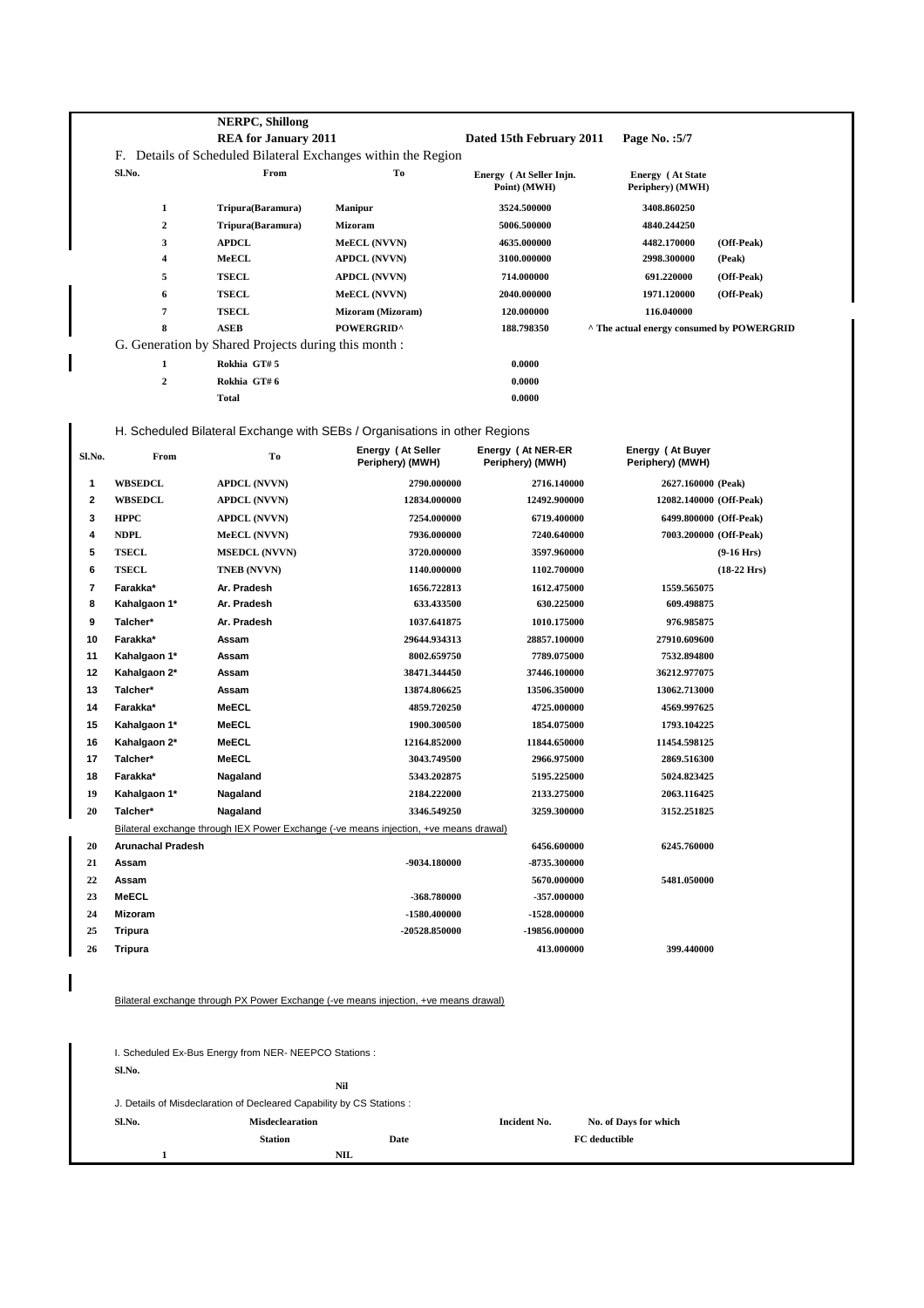**NERPC, Shillong**

**REA for January 2011 Dated 15th February 2011 Page No. :6/7**

K. Details of Billing for Provisional Transmission Charges of CTU for current month *(As per CERC orders dated 11/08/09, 08/09/09,19/08/09,12/08/09,21/08/09,07/09/09,21/08/09 (3 orders),*   **in nine Petitions numbering 82-90/2006 )**

| $(i)$ (a) Transmission charges for the year 2004-09 | Annual charges for<br>2004-09 (Rs in Lakh)* |
|-----------------------------------------------------|---------------------------------------------|
| A. Transmission charges for Ranganadi-Ziro Line     | 401.92                                      |
| B. Transmission charges for ATS* of Loktak HEP      | 148.29                                      |
| C. Transmission charges for ATS of Ranganadi HEP^   | 2230.71                                     |
| D. Transmission charges for Kopli Extension HEP     | 316.66                                      |
| E. Transmission charges for Agartala GBPP#          | 453.5                                       |
| F. Transmission charges for Kathalguri GBPP!        | 9706.4                                      |
| G. Charges for Augmentation Scheme of NER           | 2345.06                                     |
| H. Transmission charges for ATS of Doyang HEP\$     | 1969.43                                     |
| I. Transmission charges for ATS of Kopli-Khandong   | 1704.18                                     |
| Total                                               | 19276.15                                    |

\*ATS-Associated Transmission System. ^Rs 146.51 Lakhs for 2008-09 ( 132 KV Nirijuli - Dikrong line) & Rs Rs. 2084.20 lakhs for 2008-09 (400 KV D/C Rangandi - Balipara line). ). # Rs. 123.70 Lakhs for 2008-09 ( 132 KV D/C Agartala - Agartala tr. line) & Rs 329.80 Lakhs for 2008-09 (132 KV S/C Agartala - Kumarghat Line). !Sum of Tr.Assets I,II,III . \$ Rs. 9706.40 Lakhs for 2008-09 (400 KV D/C Kathalguri - Mariani tr. Line, 400 KV D/C Mariani - Misa & 400 KV Kathalguri - Misa tr. Line and 400 KV D/C Misa - Balipara - I&II, 400 KV D/C Balipara - Bongaigaon tr. Line & 220 KV S/C Balipara - Tezpur tr. Line). \$ Sum of Tr. Assets I, II, III. \$ Rs. 964.30 Lakhs for 2008-09 132 KV Mariani - Dimapur tr. Line) & Rs. 1005.13 Lakhs for 2008-09 (132 KV D/C Doyang - Dimapur tr. Line and 132 KV S/C Dimapur - Imphal line with associated bays.)

### **(i) (b) Transmission charges for 400 KV Malda-Bongaigaon Transmission Line(\*\*) .**

| Year                                                                                                          |                                     |                | Transmission Tariff for Inter Regional Bongaigaon-New   | $(*$ As per the CERC order dated 15.05.2009 in Petition No $75/2008$ ) |                                    |                               |  |  |
|---------------------------------------------------------------------------------------------------------------|-------------------------------------|----------------|---------------------------------------------------------|------------------------------------------------------------------------|------------------------------------|-------------------------------|--|--|
|                                                                                                               |                                     |                | Siliguri Segment (Rs in Lakhs, to be shared by NER &ER) |                                                                        |                                    |                               |  |  |
| 2008-09                                                                                                       | 2966.26                             |                |                                                         |                                                                        |                                    |                               |  |  |
| (ii)Weighted Average Entitlement of the beneficiaries for the purpose of Distribution of Transmission Charges |                                     |                |                                                         |                                                                        |                                    |                               |  |  |
| <b>States</b>                                                                                                 | <b>Weighted Average Entitlement</b> |                |                                                         | Weighted Average Entitlement in                                        |                                    | <b>Total Weighted Average</b> |  |  |
|                                                                                                               |                                     | in ISGS of NER | <b>ISGS outside NER</b>                                 |                                                                        | <b>Entitlement of NER Constts.</b> |                               |  |  |
|                                                                                                               | (MW)                                | (%)            | (MW)                                                    | (%)                                                                    | (MW)                               | (%)                           |  |  |
| IAr. Pradesh                                                                                                  | 120.17                              | 9.8499         | 5.08                                                    | 2.37                                                                   | 125.25                             | 8.7311                        |  |  |
| Assam                                                                                                         | 583.72                              | 47.8462        | 153.83                                                  | 71.71                                                                  | 737.551                            | 51.4152                       |  |  |
| <b>Manipur</b>                                                                                                | 117.28                              | 9.6128         | 0.00                                                    | 0.00                                                                   | 117.28                             | 8.1754                        |  |  |
| <b>Meghalaya</b>                                                                                              | 155.331                             | 12.7323        | 38.97                                                   | 18.17                                                                  | 194.30                             | 13.5451                       |  |  |
| <b>Mizoram</b>                                                                                                | 65.39                               | 5.3600         | 0.00                                                    | 0.00                                                                   | 65.39                              | 4.5585                        |  |  |
| Nagaland                                                                                                      | 79.50                               | 6.5160         | 16.63                                                   | 7.75                                                                   | 96.12                              | 6.7006                        |  |  |
| <b>Tripura</b>                                                                                                | 98.61                               | 8.0828         | 0.00                                                    | 0.00                                                                   | 98.61                              | 6.8741                        |  |  |
| Totall                                                                                                        | 1220.00                             | 100.0000       | 214.51                                                  | 100.00                                                                 | 1434.51                            | 100.0000                      |  |  |

1.Revision in allocation of Power from the unallocated quota of ISGS in NER implemented from 17.01.2008 & from ER unallocated quota from 30.12.08

| <b>States</b>            | Ex.PP. Drawal (MWH) |
|--------------------------|---------------------|
| <b>Arunachal Pradesh</b> | 41710.63            |
| <b>ASEB</b>              | 268729.90           |
| <b>Manipur</b>           | 46589.93            |
| <b>MeSEB</b>             | 95625.48            |
| <b>Mizoram</b>           | 31765.69            |
| Nagaland                 | 42656.71            |
| <b>Tripura</b>           | $-4298.41$          |
| <b>Total</b>             | 522779.93           |

 **(iii) Ex PP Drawal of States for the month of January-11 (iv) Estimated transmission availability factor for the month TAFM = 99.9452% Final transmission availability factor for November 2010**<br>TAFM =  $99.4293\%$ **TAFM = 99.4293% Final transmission availability factor for December 2010 ASEB** 268729.90 **TAFM = 99.8844%**

> Note: The estimated and final TAFMs are calculated for North Eastern Region only. For inter-regional links PGCIL may use TAFM **Nagaland** 42656.71 **certified by ERPC.**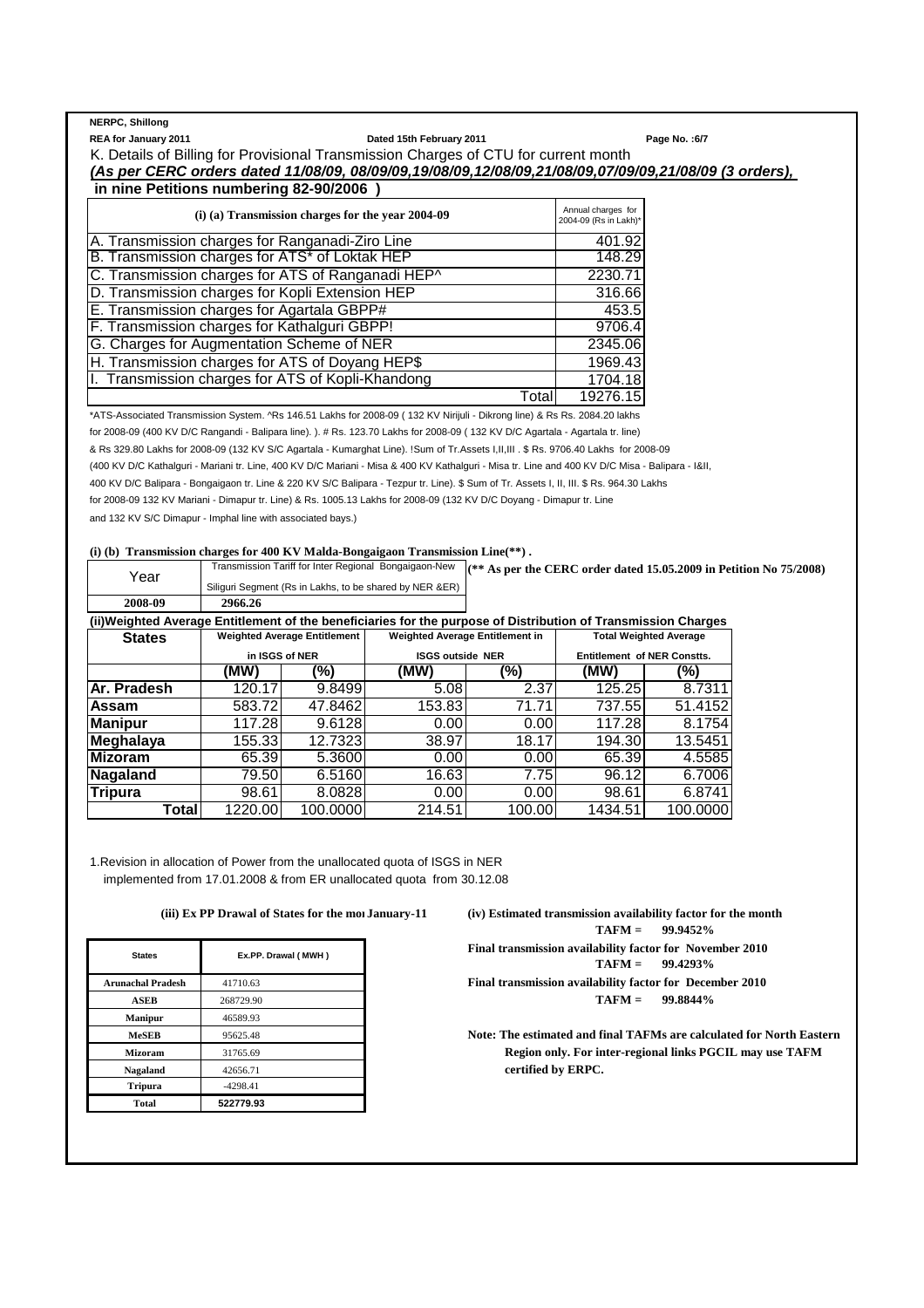**NERPC, Shillong Page No. :7/7**<br>**REA for January 2011 Dated 15th February 2011 Page No. :7/7 Dated 15th February 2011** 

## **L. Open Cycle Generation Certification of AGBPP:**

Open Cycle Generation of AGBPP for the month of January-11 is = 0.30%

## **M. Actual generation of ISGS:**

| <b>Generating Stations</b> | <b>Actual Generation</b><br>during this month | <b>Actual Generation during</b><br>last month |
|----------------------------|-----------------------------------------------|-----------------------------------------------|
|                            | (in MWH)                                      | (in MWH)                                      |
|                            | <b>NEEPCO</b>                                 |                                               |
| Kopili HEP                 | 36339.924                                     | 36339.924                                     |
| Khandong                   | 5216.288437                                   | 5216.288437                                   |
| Kopili-II                  | 1954.506                                      | 1954.506                                      |
| <b>RHEP</b>                | 47930.029                                     | 47930.029                                     |
| <b>DHEP</b>                | 6219.904                                      | 6219.904                                      |
| <b>AGBPP</b>               | 157380.930                                    | 157380.930                                    |
| <b>AGTPP</b>               | 53405.670                                     | 53405.670                                     |
|                            | <b>NHPC</b>                                   |                                               |
| <b>LOKTAK HEP</b>          | 47661.950                                     | 47661.950                                     |
| Total                      | 356109.200                                    | 356109.200                                    |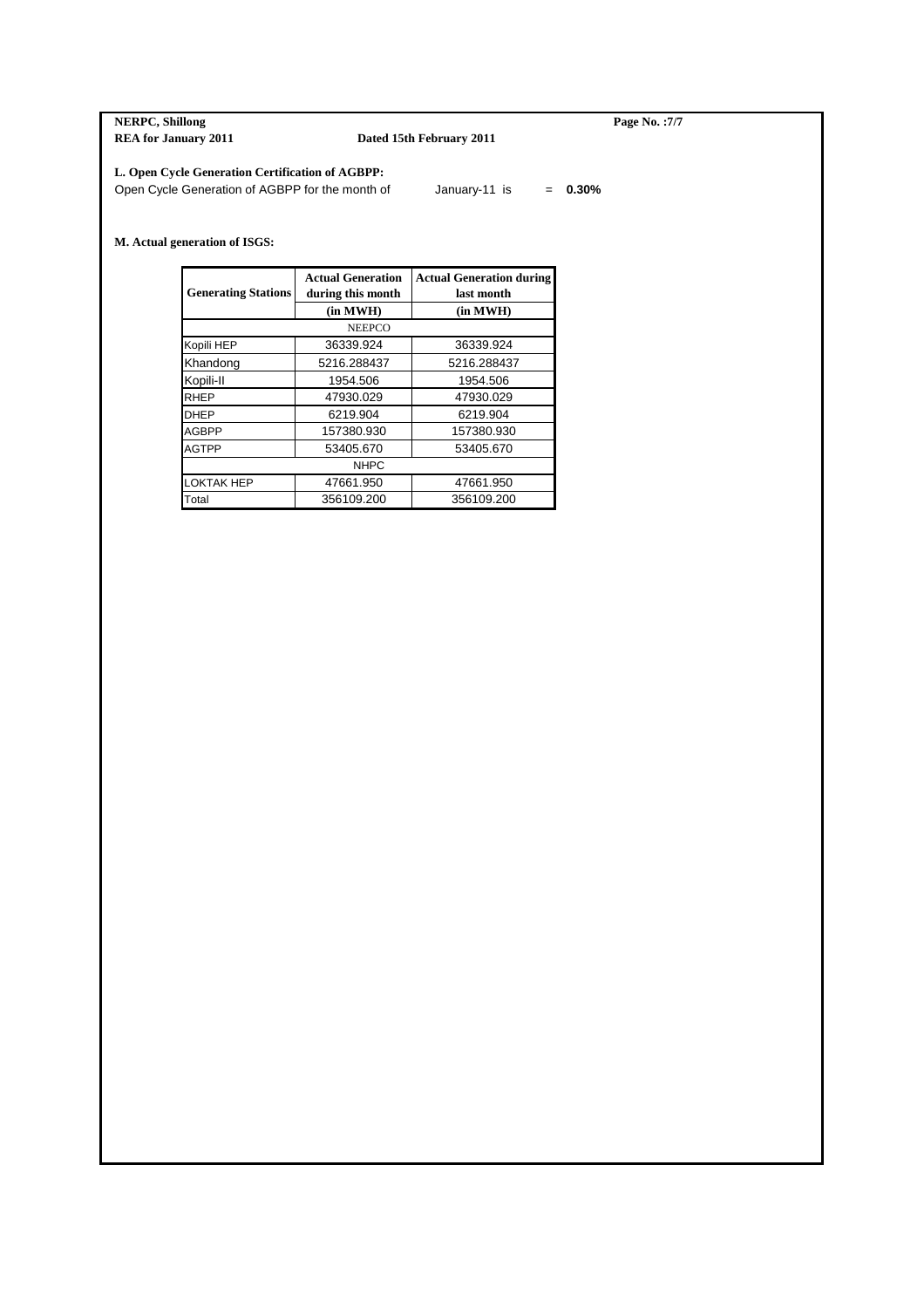|              | Scheduled Bilateral Exchange (Export) with SEB's/ Organisations in other Regions: (MU) |                            |                    |                           |                           |                           | $Jan-11$                            |                            | Page no:1/6               |                      |                           |                            |
|--------------|----------------------------------------------------------------------------------------|----------------------------|--------------------|---------------------------|---------------------------|---------------------------|-------------------------------------|----------------------------|---------------------------|----------------------|---------------------------|----------------------------|
|              |                                                                                        | APDCL-NVVN-MeECL           |                    | MeECL-NVVN-APDCL          |                           | TSECL-NVVN-APDCL          | TSECL-NVVN-MeECL                    |                            | TSECL-Mizoram-Mizoram     |                      |                           | TSECL-NVVN-MSEDCL          |
| Date         | <b>APDCL</b><br>Periphery                                                              | ${\rm MeECL}$<br>Periphery | MeECL<br>Periphery | <b>APDCL</b><br>Periphery | <b>TSECL</b><br>Periphery | <b>APDCL</b><br>Periphery | $\operatorname{TSECL}$<br>Periphery | ${\sf MeECL}$<br>Periphery | <b>TSECL</b><br>Periphery | Mizoram<br>Periphery | <b>TSECL</b><br>Periphery | <b>MSEDCL</b><br>Periphery |
| 1-Jan        | 0.1200                                                                                 | 0.1160                     | 0.1000             | 0.0967                    |                           |                           |                                     |                            | 0.0600                    | 0.0580               | 0.1200                    | 0.1160                     |
| $2-Jan$      | 0.1200                                                                                 | 0.1160                     | 0.1000             | 0.0967                    |                           |                           |                                     |                            | 0.0600                    | 0.0580               | 0.1200                    | 0.1160                     |
| 3-Jan        | 0.1200                                                                                 | 0.1163                     | 0.1000             | 0.0969                    |                           |                           |                                     |                            |                           |                      | 0.1200                    | 0.1163                     |
| 4-Jan        | 0.1200                                                                                 | 0.1163                     | 0.1000             | 0.0969                    |                           |                           |                                     |                            |                           |                      | 0.1200                    | 0.1163                     |
| 5-Jan        | 0.1200                                                                                 | 0.1163                     | 0.1000             | 0.0969                    |                           |                           |                                     |                            |                           |                      | 0.1200                    | 0.1163                     |
| 6-Jan        | 0.1200                                                                                 | 0.1163                     | 0.1000             | 0.0969                    |                           |                           |                                     |                            |                           |                      | 0.1200                    | 0.1163                     |
| $7-Jan$      | 0.1200                                                                                 | 0.1163                     | 0.1000             | 0.0969                    |                           |                           |                                     |                            |                           |                      | 0.1200                    | 0.1163                     |
| 8-Jan        | 0.1200                                                                                 | 0.1163                     | 0.1000             | 0.0969                    |                           |                           |                                     |                            |                           |                      | 0.1200                    | 0.1163                     |
| 9-Jan        | 0.1200                                                                                 | 0.1163                     | 0.1000             | 0.0969                    |                           |                           |                                     |                            |                           |                      | 0.1200                    | 0.1163                     |
| $10 - Jan$   | 0.1200                                                                                 | 0.1162                     | 0.1000             | 0.0968                    |                           |                           |                                     |                            |                           |                      | 0.1200                    | 0.1162                     |
| $11-Jan$     | 0.1200                                                                                 | 0.1162                     | 0.1000             | 0.0968                    |                           |                           |                                     |                            |                           |                      | 0.1200                    | 0.1162                     |
| $12 - Jan$   | 0.0600                                                                                 | 0.0581                     | 0.1000             | 0.0968                    |                           |                           |                                     |                            |                           |                      | 0.1200                    | 0.1162                     |
| $13 - Jan$   | 0.1750                                                                                 | 0.1694                     | 0.1000             | 0.0968                    | 0.3570                    | 0.3456                    |                                     |                            |                           |                      | 0.1200                    | 0.1162                     |
| $14-Jan$     | 0.1750                                                                                 | 0.1694                     | 0.1000             | 0.0968                    | 0.3570                    | 0.3456                    |                                     |                            |                           |                      | 0.1200                    | 0.1162                     |
| $15 - Jan$   | 0.1750                                                                                 | 0.1694                     | 0.1000             | 0.0968                    |                           |                           | 0.1200                              | 0.1162                     |                           |                      | 0.1200                    | 0.1162                     |
| $16 - Jan$   | 0.1750                                                                                 | 0.1694                     | 0.1000             | 0.0968                    |                           |                           | 0.1200                              | 0.1162                     |                           |                      | 0.1200                    | 0.1162                     |
| $17-Jan$     | 0.1750                                                                                 | 0.1692                     | 0.1000             | 0.0967                    |                           |                           | 0.1200                              | 0.1160                     |                           |                      | 0.1200                    | 0.1160                     |
| 18-Jan       | 0.1750                                                                                 | 0.1692                     | 0.1000             | 0.0967                    |                           |                           | 0.1200                              | 0.1160                     |                           |                      | 0.1200                    | 0.1160                     |
| $19-Jan$     | 0.1750                                                                                 | 0.1692                     | 0.1000             | 0.0967                    |                           |                           | 0.1200                              | 0.1160                     |                           |                      | 0.1200                    | 0.1160                     |
| $20 - Jan$   | 0.1750                                                                                 | 0.1692                     | 0.1000             | 0.0967                    |                           |                           | 0.1200                              | 0.1160                     |                           |                      | 0.1200                    | 0.1160                     |
| $21-Jan$     | 0.1750                                                                                 | 0.1692                     | 0.1000             | 0.0967                    |                           |                           | 0.1200                              | 0.1160                     |                           |                      | 0.1200                    | 0.1160                     |
| $22-Jan$     | 0.1750                                                                                 | 0.1692                     | 0.1000             | 0.0967                    |                           |                           | 0.1200                              | 0.1160                     |                           |                      | 0.1200                    | 0.1160                     |
| $23 - Jan$   | 0.1750                                                                                 | 0.1692                     | 0.1000             | 0.0967                    |                           |                           | 0.1200                              | 0.1160                     |                           |                      | 0.1200                    | 0.1160                     |
| $24-Jan$     | 0.1750                                                                                 | 0.1689                     | 0.1000             | 0.0965                    |                           |                           | 0.1200                              | 0.1158                     |                           |                      | 0.1200                    | 0.1158                     |
| $25 - Jan$   | 0.1750                                                                                 | 0.1689                     | 0.1000             | 0.0965                    |                           |                           | 0.1200                              | 0.1158                     |                           |                      | 0.1200                    | 0.1158                     |
| $26 - Jan$   | 0.1750                                                                                 | 0.1689                     | 0.1000             | 0.0965                    |                           |                           | 0.1200                              | 0.1158                     |                           |                      | 0.1200                    | 0.1158                     |
| $27 - Jan$   | 0.1750                                                                                 | 0.1689                     | 0.1000             | 0.0965                    |                           |                           | 0.1200                              | 0.1158                     |                           |                      | 0.1200                    | 0.1158                     |
| $28 - Jan$   | 0.1750                                                                                 | 0.1689                     | 0.1000             | 0.0965                    |                           |                           | 0.1200                              | 0.1158                     |                           |                      | 0.1200                    | 0.1158                     |
| $29 - Jan$   | 0.1750                                                                                 | 0.1689                     | 0.1000             | 0.0965                    |                           |                           | 0.1200                              | 0.1158                     |                           |                      | 0.1200                    | 0.1158                     |
| $30 - Jan$   | 0.1750                                                                                 | 0.1689                     | 0.1000             | 0.0965                    |                           |                           | 0.1200                              | 0.1158                     |                           |                      | 0.1200                    | 0.1158                     |
| 31-Jan       | 0.1050                                                                                 | 0.1014                     | 0.1000             | 0.0966                    |                           |                           | 0.1200                              | 0.1159                     |                           |                      | 0.1200                    | 0.1159                     |
| <b>Total</b> | 4.6350                                                                                 | 4.4822                     | 3.1000             | 2.9983                    | 0.7140                    | 0.6912                    | 2.0400                              | 1.9711                     | 0.1200                    | 0.1160               | 3.7200                    | 3.5980                     |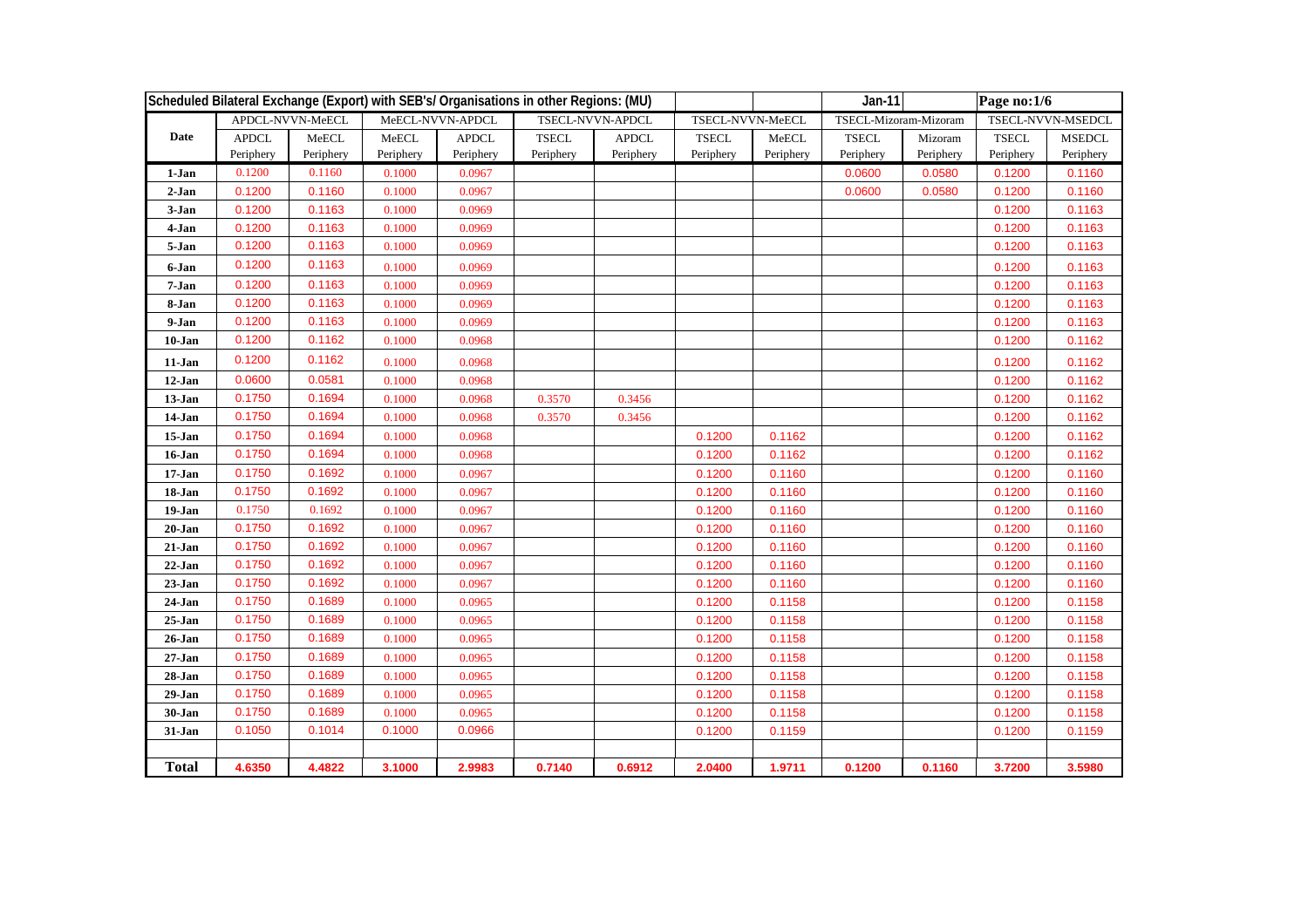|              | Scheduled Bilateral Exchange (Export) with SEB's/ Organisations in other Regions: (MU) |                    |                   |                          |                    |                   |                          |                    |                   |                       |                    |                   |
|--------------|----------------------------------------------------------------------------------------|--------------------|-------------------|--------------------------|--------------------|-------------------|--------------------------|--------------------|-------------------|-----------------------|--------------------|-------------------|
|              |                                                                                        | Farakka-ASSAM      |                   |                          | KAHALGAON 1-ASSAM  |                   |                          | KAHALGAON 2-ASSAM  |                   |                       | TALCHER-ASSAM      |                   |
| Date         | <b>ISGS Periphery</b>                                                                  | NER-ER<br>Boundary | ASEB<br>Periphery | <b>ISGS</b><br>Periphery | NER-ER<br>Boundary | ASEB<br>Periphery | <b>ISGS</b><br>Periphery | NER-ER<br>Boundary | ASEB<br>Periphery | <b>ISGS</b> Periphery | NER-ER<br>Boundary | ASEB<br>Periphery |
| 1-Jan        | 0.9823                                                                                 | 0.9593             | 0.9276            | 0.2314                   | 0.2257             | 0.2183            | 1.5180                   | 1.4832             | 1.4343            | 0.4665                | 0.4558             | 0.4408            |
| $2-Jan$      | 0.9823                                                                                 | 0.9593             | 0.9276            | 0.2546                   | 0.2496             | 0.2413            | 1.5784                   | 1.5429             | 1.4920            | 0.4665                | 0.4558             | 0.4408            |
| 3-Jan        | 0.9823                                                                                 | 0.9592             | 0.9295            | 0.2499                   | 0.2439             | 0.2363            | 1.5456                   | 1.5081             | 1.4613            | 0.4562                | 0.4458             | 0.4320            |
| 4-Jan        | 0.9413                                                                                 | 0.9189             | 0.8905            | 0.2441                   | 0.2383             | 0.2309            | 1.5787                   | 1.5408             | 1.4930            | 0.3914                | 0.3823             | 0.3704            |
| 5-Jan        | 0.8502                                                                                 | 0.8297             | 0.8040            | 0.2512                   | 0.2451             | 0.2375            | 1.3899                   | 1.3565             | 1.3145            | 0.4150                | 0.4049             | 0.3923            |
| 6-Jan        | 0.9668                                                                                 | 0.9442             | 0.9149            | 0.2688                   | 0.2619             | 0.2538            | 0.8724                   | 0.8511             | 0.8247            | 0.4632                | 0.4526             | 0.4385            |
| 7-Jan        | 0.9823                                                                                 | 0.9592             | 0.9295            | 0.2442                   | 0.2383             | 0.2309            | 0.8820                   | 0.8610             | 0.8344            | 0.3420                | 0.3339             | 0.3235            |
| 8-Jan        | 0.9776                                                                                 | 0.9546             | 0.9251            | 0.2377                   | 0.2319             | 0.2247            | 0.8015                   | 0.7824             | 0.7581            | 0.3491                | 0.3408             | 0.3302            |
| 9-Jan        | 0.9823                                                                                 | 0.9592             | 0.9295            | 0.2377                   | 0.2319             | 0.2247            | 0.8050                   | 0.7858             | 0.7614            | 0.4602                | 0.4494             | 0.4355            |
| $10-Jan$     | 0.9764                                                                                 | 0.9535             | 0.9230            | 0.2377                   | 0.2319             | 0.2245            | 1.1902                   | 1.1619             | 1.1247            | 0.4541                | 0.4432             | 0.4290            |
| 11-Jan       | 0.9457                                                                                 | 0.9235             | 0.8940            | 0.2377                   | 0.2319             | 0.2245            | 1.2023                   | 1.1736             | 1.1360            | 0.4416                | 0.4312             | 0.4174            |
| 12-Jan       | 0.9662                                                                                 | 0.9432             | 0.9130            | 0.2377                   | 0.2319             | 0.2245            | 1.2023                   | 1.1736             | 1.1360            | 0.4534                | 0.4427             | 0.4285            |
| 13-Jan       | 0.9662                                                                                 | 0.9432             | 0.9130            | 0.2271                   | 0.2216             | 0.2145            | 1.5730                   | 1.5353             | 1.4861            | 0.4649                | 0.4541             | 0.4396            |
| 14-Jan       | 0.9625                                                                                 | 0.9397             | 0.9096            | 0.1991                   | 0.1946             | 0.1884            | 1.2119                   | 1.1832             | 1.1453            | 0.4617                | 0.4503             | 0.4359            |
| 15-Jan       | 0.9198                                                                                 | 0.8977             | 0.8690            | 0.2377                   | 0.2319             | 0.2245            | 1.0845                   | 1.0584             | 1.0245            | 0.4646                | 0.4534             | 0.4389            |
| 16-Jan       | 0.9662                                                                                 | 0.9432             | 0.9130            | 0.2377                   | 0.2319             | 0.2245            | 0.9108                   | 0.8880             | 0.8596            | 0.4665                | 0.4558             | 0.4412            |
| $17 - Jan$   | 0.9662                                                                                 | 0.9376             | 0.9067            | 0.2377                   | 0.2311             | 0.2235            | 0.9646                   | 0.9363             | 0.9054            | 0.4665                | 0.4527             | 0.4378            |
| 18-Jan       | 0.9632                                                                                 | 0.9351             | 0.9042            | 0.2377                   | 0.2311             | 0.2235            | 1.0626                   | 1.0320             | 0.9979            | 0.4380                | 0.4250             | 0.4109            |
| 19-Jan       | 0.9558                                                                                 | 0.9281             | 0.8975            | 0.2466                   | 0.2396             | 0.2317            | 1.0930                   | 1.0608             | 1.0258            | 0.4591                | 0.4455             | 0.4308            |
| $20 - Jan$   | 0.9660                                                                                 | 0.9375             | 0.9065            | 0.2972                   | 0.2889             | 0.2794            | 1.0911                   | 1.0590             | 1.0240            | 0.4574                | 0.4444             | 0.4297            |
| 21-Jan       | 0.9662                                                                                 | 0.9376             | 0.9067            | 0.2972                   | 0.2889             | 0.2794            | 1.0930                   | 1.0608             | 1.0258            | 0.4574                | 0.4437             | 0.4291            |
| $22-Jan$     | 0.9503                                                                                 | 0.9223             | 0.8919            | 0.2972                   | 0.2889             | 0.2794            | 1.0892                   | 1.0571             | 1.0222            | 0.4515                | 0.4386             | 0.4241            |
| $23-Jan$     | 0.9330                                                                                 | 0.9059             | 0.8760            | 0.2972                   | 0.2889             | 0.2794            | 1.0930                   | 1.0608             | 1.0258            | 0.4565                | 0.4435             | 0.4289            |
| $24-Jan$     | 0.9336                                                                                 | 0.9056             | 0.8739            | 0.2972                   | 0.2882             | 0.2781            | 1.2627                   | 1.2251             | 1.1822            | 0.4567                | 0.4427             | 0.4272            |
| 25-Jan       | 0.9399                                                                                 | 0.9118             | 0.8799            | 0.2755                   | 0.2671             | 0.2578            | 1.2606                   | 1.2230             | 1.1801            | 0.4512                | 0.4376             | 0.4223            |
| 26-Jan       | 0.9458                                                                                 | 0.9170             | 0.8849            | 0.2759                   | 0.2674             | 0.2580            | 1.4389                   | 1.3965             | 1.3476            | 0.4617                | 0.4479             | 0.4322            |
| $27 - Jan$   | 0.9392                                                                                 | 0.9104             | 0.8785            | 0.2759                   | 0.2674             | 0.2580            | 1.6698                   | 1.6200             | 1.5633            | 0.4593                | 0.4455             | 0.4299            |
| 28-Jan       | 0.9585                                                                                 | 0.9293             | 0.8968            | 0.2759                   | 0.2674             | 0.2580            | 1.5805                   | 1.5331             | 1.4794            | 0.4600                | 0.4465             | 0.4308            |
| $29-Jan$     | 0.9597                                                                                 | 0.9305             | 0.8979            | 0.2799                   | 0.2715             | 0.2619            | 1.1174                   | 1.0844             | 1.0465            | 0.4617                | 0.4479             | 0.4322            |
| 30-Jan       | 0.9597                                                                                 | 0.9305             | 0.8979            | 0.2887                   | 0.2803             | 0.2705            | 1.6190                   | 1.5710             | 1.5160            | 0.4617                | 0.4479             | 0.4322            |
| 31-Jan       | 0.9578                                                                                 | 0.9301             | 0.8985            | 0.2887                   | 0.2803             | 0.2708            | 1.6896                   | 1.6406             | 1.5848            | 0.4592                | 0.4455             | 0.4303            |
| <b>Total</b> | 29.6449                                                                                | 28.8571            | 27.9106           | 8.0027                   | 7.7891             | 7.5329            | 38.4713                  | 37.4461            | 36.2130           | 13.8748               | 13.5064            | 13.0627           |
|              |                                                                                        |                    |                   |                          |                    |                   |                          |                    |                   |                       |                    |                   |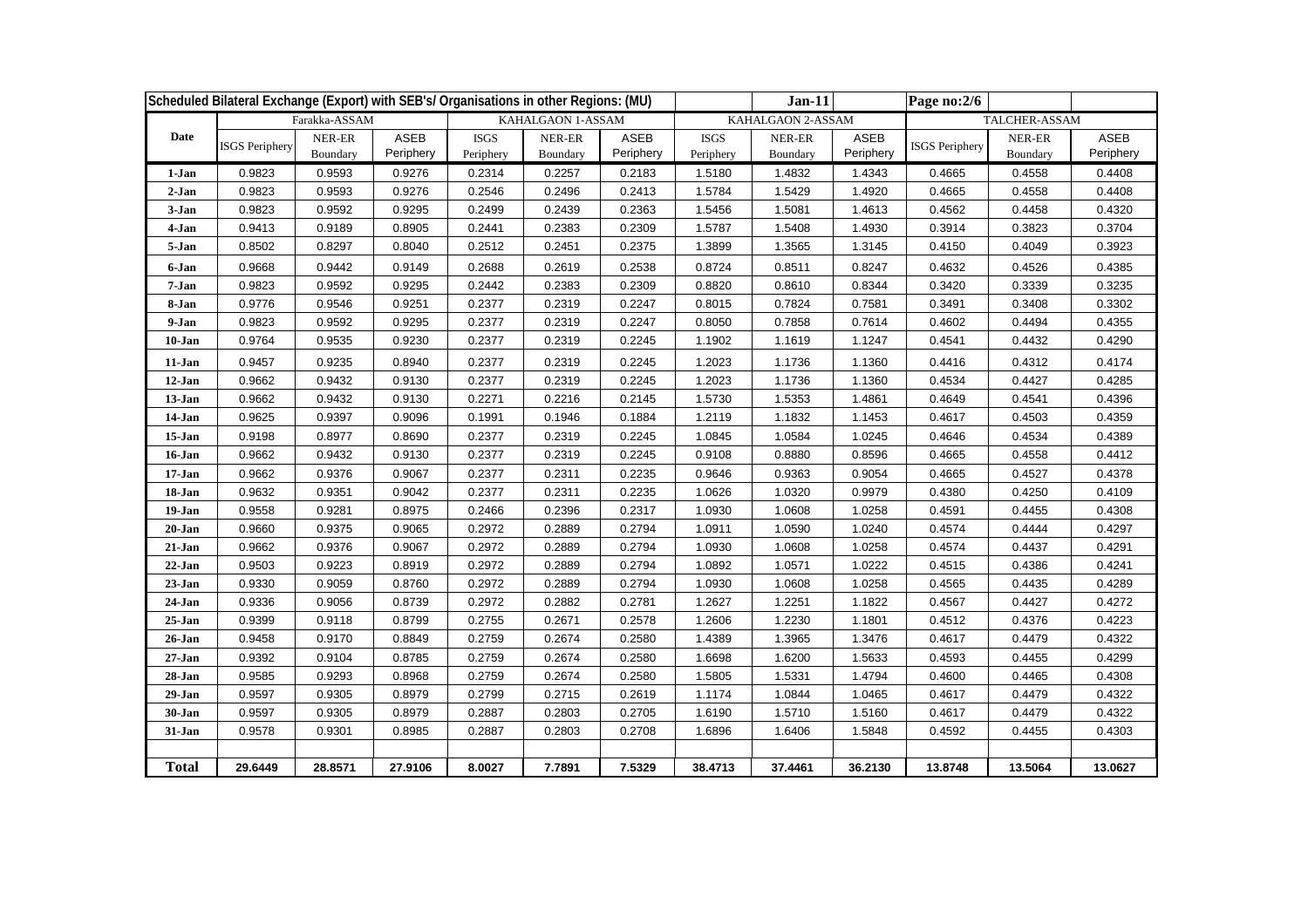| Scheduled Bilateral Exchange (Export) with SEB's/ Organisations in other Regions: (MU) |             |                  |           |                      |          |           |                  |          |           |                   |          |           |                       |          |           |
|----------------------------------------------------------------------------------------|-------------|------------------|-----------|----------------------|----------|-----------|------------------|----------|-----------|-------------------|----------|-----------|-----------------------|----------|-----------|
|                                                                                        |             | FARAKKA-Nagaland |           | KAHALGAON 1-Nagaland |          |           | TALCHER-Nagaland |          |           | Farakka-Meghalaya |          |           | Kahalgaon 1-Meghalaya |          |           |
| Date                                                                                   | <b>ISGS</b> | NER-ER           | Nagaland  | <b>ISGS</b>          | NER-ER   | Nagaland  | <b>ISGS</b>      | NER-ER   | Nagaland  | <b>ISGS</b>       | NER-ER   | Meghalaya | <b>ISGS</b>           | NER-ER   | Meghalaya |
|                                                                                        | Periphery   | Boundary         | Periphery | Periphery            | Boundary | Periphery | Periphery        | Boundary | Periphery | Periphery         | Boundary | Periphery | Periphery             | Boundary | Periphery |
| 1-Jan                                                                                  | 0.1769      | 0.1720           | 0.1663    | 0.0632               | 0.0620   | 0.0600    | 0.1125           | 0.1100   | 0.1064    | 0.1610            | 0.1584   | 0.1532    | 0.0549                | 0.0528   | 0.0511    |
| $2-Jan$                                                                                | 0.1769      | 0.1720           | 0.1663    | 0.0696               | 0.0680   | 0.0657    | 0.1125           | 0.1100   | 0.1064    | 0.1610            | 0.1584   | 0.1532    | 0.0605                | 0.0600   | 0.0580    |
| 3-Jan                                                                                  | 0.1769      | 0.1720           | 0.1667    | 0.0685               | 0.0673   | 0.0652    | 0.1114           | 0.1088   | 0.1054    | 0.1610            | 0.1560   | 0.1512    | 0.0593                | 0.0589   | 0.0570    |
| 4-Jan                                                                                  | 0.1727      | 0.1682           | 0.1629    | 0.0667               | 0.0660   | 0.0640    | 0.0965           | 0.0941   | 0.0912    | 0.1543            | 0.1500   | 0.1454    | 0.0580                | 0.0576   | 0.0558    |
| 5-Jan                                                                                  | 0.1531      | 0.1500           | 0.1454    | 0.0681               | 0.0671   | 0.0650    | 0.0994           | 0.0969   | 0.0939    | 0.1394            | 0.1368   | 0.1326    | 0.0597                | 0.0585   | 0.0567    |
| 6-Jan                                                                                  | 0.1739      | 0.1693           | 0.1640    | 0.0740               | 0.0721   | 0.0699    | 0.1121           | 0.1096   | 0.1062    | 0.1588            | 0.1540   | 0.1492    | 0.0640                | 0.0614   | 0.0595    |
| 7-Jan                                                                                  | 0.1769      | 0.1720           | 0.1667    | 0.0669               | 0.0656   | 0.0636    | 0.0821           | 0.0799   | 0.0774    | 0.1610            | 0.1560   | 0.1512    | 0.0578                | 0.0569   | 0.0551    |
| 8-Jan                                                                                  | 0.1758      | 0.1710           | 0.1657    | 0.0650               | 0.0640   | 0.0620    | 0.0837           | 0.0824   | 0.0798    | 0.1602            | 0.1552   | 0.1504    | 0.0564                | 0.0552   | 0.0535    |
| 9-Jan                                                                                  | 0.1769      | 0.1720           | 0.1667    | 0.0650               | 0.0640   | 0.0620    | 0.1108           | 0.1085   | 0.1051    | 0.1610            | 0.1560   | 0.1512    | 0.0564                | 0.0552   | 0.0535    |
| 10-Jan                                                                                 | 0.1762      | 0.1715           | 0.1660    | 0.0650               | 0.0640   | 0.0620    | 0.1099           | 0.1075   | 0.1041    | 0.1600            | 0.1553   | 0.1504    | 0.0564                | 0.0552   | 0.0534    |
| 11-Jan                                                                                 | 0.1692      | 0.1651           | 0.1598    | 0.0650               | 0.0640   | 0.0620    | 0.1074           | 0.1049   | 0.1016    | 0.1547            | 0.1504   | 0.1456    | 0.0564                | 0.0552   | 0.0534    |
| 12-Jan                                                                                 | 0.1740      | 0.1700           | 0.1646    | 0.0650               | 0.0640   | 0.0620    | 0.1089           | 0.1064   | 0.1030    | 0.1584            | 0.1536   | 0.1487    | 0.0564                | 0.0552   | 0.0534    |
| $13-Jan$                                                                               | 0.1740      | 0.1700           | 0.1646    | 0.0622               | 0.0604   | 0.0585    | 0.1123           | 0.1096   | 0.1061    | 0.1584            | 0.1536   | 0.1487    | 0.0538                | 0.0520   | 0.0503    |
| 14-Jan                                                                                 | 0.1735      | 0.1696           | 0.1642    | 0.0527               | 0.0513   | 0.0497    | 0.1114           | 0.1080   | 0.1045    | 0.1578            | 0.1533   | 0.1483    | 0.0474                | 0.0461   | 0.0446    |
| 15-Jan                                                                                 | 0.1682      | 0.1645           | 0.1592    | 0.0650               | 0.0640   | 0.0620    | 0.1120           | 0.1093   | 0.1058    | 0.1505            | 0.1464   | 0.1417    | 0.0564                | 0.0552   | 0.0534    |
| 16-Jan                                                                                 | 0.1740      | 0.1700           | 0.1646    | 0.0650               | 0.0640   | 0.0620    | 0.1125           | 0.1100   | 0.1065    | 0.1584            | 0.1536   | 0.1487    | 0.0564                | 0.0552   | 0.0534    |
| 17-Jan                                                                                 | 0.1740      | 0.1680           | 0.1625    | 0.0650               | 0.0640   | 0.0619    | 0.1125           | 0.1100   | 0.1064    | 0.1584            | 0.1536   | 0.1485    | 0.0564                | 0.0552   | 0.0534    |
| 18-Jan                                                                                 | 0.1736      | 0.1680           | 0.1625    | 0.0650               | 0.0640   | 0.0619    | 0.1034           | 0.1006   | 0.0973    | 0.1579            | 0.1536   | 0.1485    | 0.0564                | 0.0552   | 0.0534    |
| 19-Jan                                                                                 | 0.1717      | 0.1668           | 0.1613    | 0.0666               | 0.0654   | 0.0632    | 0.1106           | 0.1073   | 0.1037    | 0.1567            | 0.1519   | 0.1469    | 0.0586                | 0.0574   | 0.0555    |
| $20 - Jan$                                                                             | 0.1740      | 0.1680           | 0.1625    | 0.0812               | 0.0780   | 0.0754    | 0.1101           | 0.1069   | 0.1033    | 0.1584            | 0.1536   | 0.1485    | 0.0706                | 0.0696   | 0.0673    |
| $21-Jan$                                                                               | 0.1740      | 0.1680           | 0.1625    | 0.0812               | 0.0780   | 0.0754    | 0.1103           | 0.1076   | 0.1040    | 0.1584            | 0.1536   | 0.1485    | 0.0706                | 0.0696   | 0.0673    |
| $22-Jan$                                                                               | 0.1717      | 0.1661           | 0.1606    | 0.0812               | 0.0780   | 0.0754    | 0.1089           | 0.1064   | 0.1029    | 0.1557            | 0.1514   | 0.1464    | 0.0706                | 0.0696   | 0.0673    |
| $23-Jan$                                                                               | 0.1682      | 0.1633           | 0.1579    | 0.0812               | 0.0780   | 0.0754    | 0.1100           | 0.1071   | 0.1035    | 0.1528            | 0.1480   | 0.1431    | 0.0706                | 0.0696   | 0.0673    |
| $24-Jan$                                                                               | 0.1674      | 0.1625           | 0.1568    | 0.0812               | 0.0780   | 0.0753    | 0.1102           | 0.1067   | 0.1029    | 0.1531            | 0.1485   | 0.1433    | 0.0706                | 0.0696   | 0.0672    |
| $25 - Jan$                                                                             | 0.1689      | 0.1639           | 0.1581    | 0.0753               | 0.0738   | 0.0712    | 0.1085           | 0.1048   | 0.1011    | 0.1542            | 0.1491   | 0.1439    | 0.0654                | 0.0623   | 0.0601    |
| 26-Jan                                                                                 | 0.1703      | 0.1654           | 0.1596    | 0.0754               | 0.0740   | 0.0714    | 0.1114           | 0.1080   | 0.1042    | 0.1550            | 0.1510   | 0.1457    | 0.0655                | 0.0624   | 0.0602    |
| $27 - Jan$                                                                             | 0.1693      | 0.1646           | 0.1589    | 0.0754               | 0.0740   | 0.0714    | 0.1109           | 0.1072   | 0.1034    | 0.1543            | 0.1500   | 0.1448    | 0.0655                | 0.0624   | 0.0602    |
| 28-Jan                                                                                 | 0.1728      | 0.1680           | 0.1621    | 0.0754               | 0.0740   | 0.0714    | 0.1109           | 0.1073   | 0.1035    | 0.1572            | 0.1534   | 0.1480    | 0.0655                | 0.0624   | 0.0602    |
| 29-Jan                                                                                 | 0.1728      | 0.1680           | 0.1621    | 0.0760               | 0.0744   | 0.0717    | 0.1114           | 0.1080   | 0.1042    | 0.1573            | 0.1536   | 0.1482    | 0.0665                | 0.0639   | 0.0617    |
| 30-Jan                                                                                 | 0.1728      | 0.1680           | 0.1621    | 0.0789               | 0.0760   | 0.0733    | 0.1114           | 0.1080   | 0.1042    | 0.1573            | 0.1536   | 0.1482    | 0.0685                | 0.0672   | 0.0648    |
| 31-Jan                                                                                 | 0.1724      | 0.1676           | 0.1619    | 0.0789               | 0.0760   | 0.0734    | 0.1108           | 0.1078   | 0.1041    | 0.1570            | 0.1533   | 0.1480    | 0.0685                | 0.0672   | 0.0649    |
|                                                                                        |             |                  |           |                      |          |           |                  |          |           |                   |          |           |                       |          |           |
| Total                                                                                  | 5.3432      | 5.1952           | 5.0248    | 2.1842               | 2.1333   | 2.0631    | 3.3465           | 3.2593   | 3.1523    | 4.8597            | 4.7250   | 4.5700    | 1.9003                | 1.8541   | 1.7931    |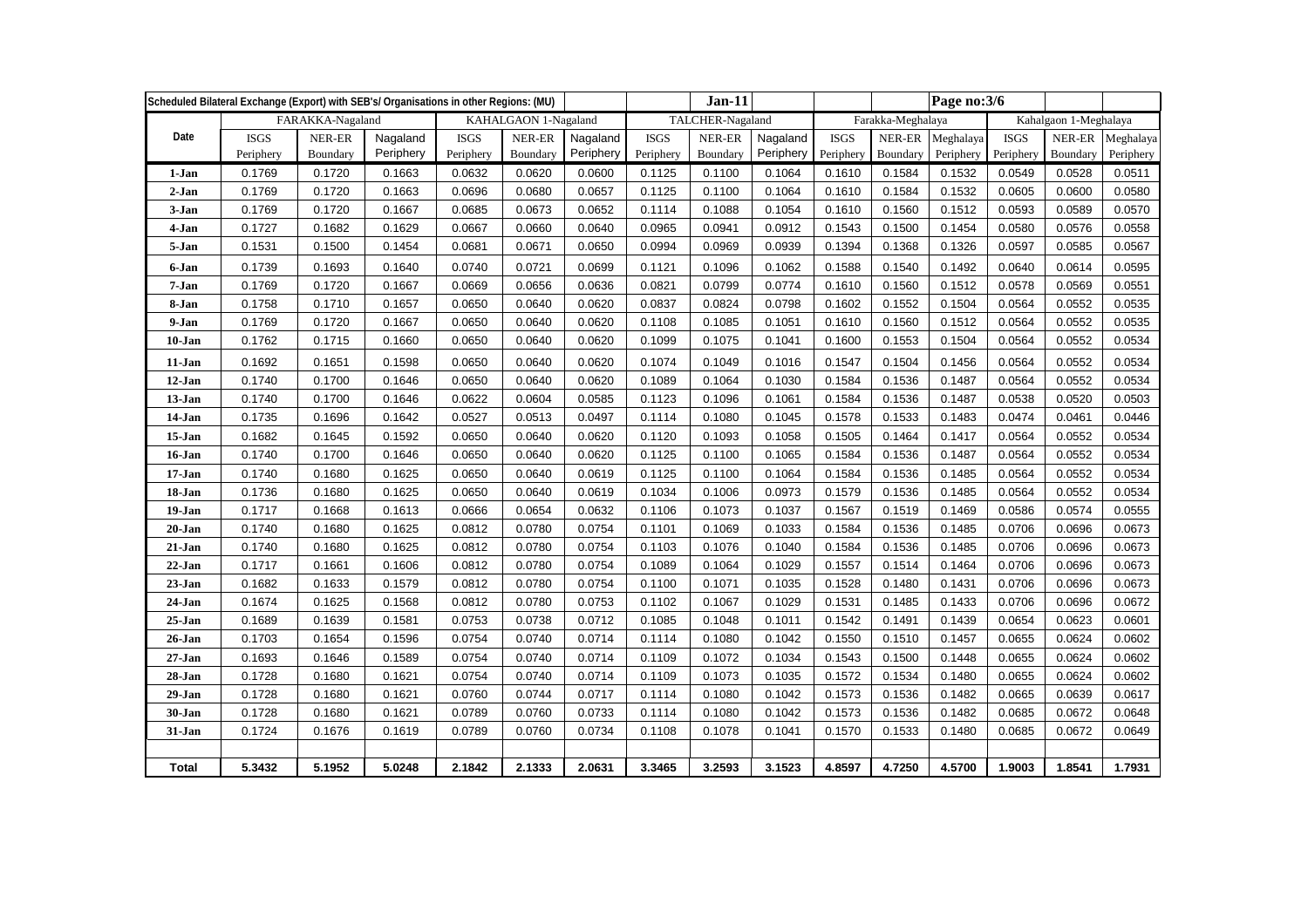|            | Scheduled Bilateral Exchange (Export) with SEB's/ Organisations in other Regions: (MU) |                       |                        |                          |                    |                        |                          | $Jan-11$                  |              | Page no:4/6                   |                    |              |  |  |
|------------|----------------------------------------------------------------------------------------|-----------------------|------------------------|--------------------------|--------------------|------------------------|--------------------------|---------------------------|--------------|-------------------------------|--------------------|--------------|--|--|
|            |                                                                                        | Kahalgaon 2-Meghalaya |                        |                          | Talcher-Meghalaya  |                        |                          | Farakka-Arunachal Pradesh |              | Kahalgaon 1-Arunachal Pradesh |                    |              |  |  |
| Date       | <b>ISGS</b><br>Periphery                                                               | NER-ER<br>Boundary    | Meghalaya<br>Periphery | <b>ISGS</b><br>Periphery | NER-ER<br>Boundary | Meghalaya<br>Periphery | <b>ISGS</b><br>Periphery | NER-ER<br>Boundary        | AP Periphery | <b>ISGS</b> Periphery         | NER-ER<br>Boundary | AP Periphery |  |  |
| 1-Jan      | 0.4800                                                                                 | 0.4680                | 0.4526                 | 0.1024                   | 0.1008             | 0.0975                 | 0.0549                   | 0.0528                    | 0.0511       | 0.0183                        | 0.0168             | 0.0162       |  |  |
| $2-Jan$    | 0.4991                                                                                 | 0.4871                | 0.4710                 | 0.1024                   | 0.1008             | 0.0975                 | 0.0549                   | 0.0528                    | 0.0511       | 0.0202                        | 0.0192             | 0.0186       |  |  |
| 3-Jan      | 0.4887                                                                                 | 0.4767                | 0.4619                 | 0.1002                   | 0.0982             | 0.0952                 | 0.0549                   | 0.0528                    | 0.0512       | 0.0198                        | 0.0192             | 0.0186       |  |  |
| 4-Jan      | 0.4992                                                                                 | 0.4872                | 0.4721                 | 0.0854                   | 0.0833             | 0.0807                 | 0.0526                   | 0.0506                    | 0.0490       | 0.0193                        | 0.0192             | 0.0186       |  |  |
| 5-Jan      | 0.4395                                                                                 | 0.4288                | 0.4155                 | 0.0916                   | 0.0894             | 0.0867                 | 0.0475                   | 0.0456                    | 0.0442       | 0.0199                        | 0.0192             | 0.0186       |  |  |
| 6-Jan      | 0.2759                                                                                 | 0.2693                | 0.2610                 | 0.1017                   | 0.0998             | 0.0968                 | 0.0541                   | 0.0520                    | 0.0504       | 0.0213                        | 0.0199             | 0.0193       |  |  |
| 7-Jan      | 0.2789                                                                                 | 0.2723                | 0.2639                 | 0.0736                   | 0.0714             | 0.0691                 | 0.0549                   | 0.0528                    | 0.0512       | 0.0193                        | 0.0192             | 0.0186       |  |  |
| 8-Jan      | 0.2534                                                                                 | 0.2472                | 0.2395                 | 0.0769                   | 0.0749             | 0.0725                 | 0.0546                   | 0.0525                    | 0.0509       | 0.0188                        | 0.0192             | 0.0186       |  |  |
| 9-Jan      | 0.2545                                                                                 | 0.2483                | 0.2406                 | 0.1011                   | 0.0989             | 0.0958                 | 0.0549                   | 0.0528                    | 0.0512       | 0.0188                        | 0.0192             | 0.0186       |  |  |
| 10-Jan     | 0.3764                                                                                 | 0.3682                | 0.3564                 | 0.0996                   | 0.0973             | 0.0942                 | 0.0546                   | 0.0526                    | 0.0509       | 0.0188                        | 0.0192             | 0.0186       |  |  |
| 11-Jan     | 0.3802                                                                                 | 0.3720                | 0.3601                 | 0.0967                   | 0.0949             | 0.0919                 | 0.0527                   | 0.0511                    | 0.0495       | 0.0188                        | 0.0192             | 0.0186       |  |  |
| 12-Jan     | 0.3802                                                                                 | 0.3720                | 0.3601                 | 0.0996                   | 0.0970             | 0.0939                 | 0.0540                   | 0.0528                    | 0.0511       | 0.0188                        | 0.0192             | 0.0186       |  |  |
| 13-Jan     | 0.4974                                                                                 | 0.4854                | 0.4699                 | 0.1021                   | 0.1000             | 0.0968                 | 0.0540                   | 0.0528                    | 0.0511       | 0.0179                        | 0.0176             | 0.0170       |  |  |
| 14-Jan     | 0.3832                                                                                 | 0.3737                | 0.3617                 | 0.1014                   | 0.0984             | 0.0953                 | 0.0538                   | 0.0524                    | 0.0508       | 0.0158                        | 0.0161             | 0.0156       |  |  |
| 15-Jan     | 0.3429                                                                                 | 0.3344                | 0.3237                 | 0.1020                   | 0.0997             | 0.0965                 | 0.0513                   | 0.0501                    | 0.0485       | 0.0188                        | 0.0192             | 0.0186       |  |  |
| 16-Jan     | 0.2880                                                                                 | 0.2808                | 0.2718                 | 0.1024                   | 0.1008             | 0.0976                 | 0.0540                   | 0.0528                    | 0.0511       | 0.0188                        | 0.0192             | 0.0186       |  |  |
| $17 - Jan$ | 0.3050                                                                                 | 0.2967                | 0.2869                 | 0.1024                   | 0.0984             | 0.0952                 | 0.0540                   | 0.0528                    | 0.0511       | 0.0188                        | 0.0192             | 0.0186       |  |  |
| 18-Jan     | 0.3360                                                                                 | 0.3264                | 0.3156                 | 0.0953                   | 0.0923             | 0.0892                 | 0.0538                   | 0.0528                    | 0.0511       | 0.0188                        | 0.0192             | 0.0186       |  |  |
| 19-Jan     | 0.3456                                                                                 | 0.3360                | 0.3249                 | 0.1008                   | 0.0978             | 0.0945                 | 0.0534                   | 0.0524                    | 0.0507       | 0.0195                        | 0.0199             | 0.0193       |  |  |
| 20-Jan     | 0.3450                                                                                 | 0.3354                | 0.3243                 | 0.1004                   | 0.0973             | 0.0941                 | 0.0540                   | 0.0528                    | 0.0511       | 0.0235                        | 0.0240             | 0.0232       |  |  |
| $21-Jan$   | 0.3456                                                                                 | 0.3360                | 0.3249                 | 0.1004                   | 0.0981             | 0.0949                 | 0.0540                   | 0.0528                    | 0.0511       | 0.0235                        | 0.0240             | 0.0232       |  |  |
| $22-Jan$   | 0.3444                                                                                 | 0.3349                | 0.3238                 | 0.0991                   | 0.0967             | 0.0935                 | 0.0531                   | 0.0517                    | 0.0500       | 0.0235                        | 0.0240             | 0.0232       |  |  |
| $23-Jan$   | 0.3456                                                                                 | 0.3360                | 0.3249                 | 0.1003                   | 0.0975             | 0.0942                 | 0.0521                   | 0.0508                    | 0.0491       | 0.0235                        | 0.0240             | 0.0232       |  |  |
| 24-Jan     | 0.3993                                                                                 | 0.3877                | 0.3741                 | 0.1002                   | 0.0967             | 0.0933                 | 0.0522                   | 0.0507                    | 0.0490       | 0.0235                        | 0.0240             | 0.0232       |  |  |
| $25 - Jan$ | 0.3986                                                                                 | 0.3874                | 0.3738                 | 0.0990                   | 0.0965             | 0.0931                 | 0.0526                   | 0.0516                    | 0.0498       | 0.0218                        | 0.0215             | 0.0207       |  |  |
| 26-Jan     | 0.4550                                                                                 | 0.4422                | 0.4267                 | 0.1014                   | 0.0984             | 0.0950                 | 0.0528                   | 0.0521                    | 0.0502       | 0.0218                        | 0.0216             | 0.0208       |  |  |
| $27 - Jan$ | 0.5280                                                                                 | 0.5112                | 0.4933                 | 0.1008                   | 0.0984             | 0.0950                 | 0.0526                   | 0.0515                    | 0.0497       | 0.0218                        | 0.0216             | 0.0208       |  |  |
| 28-Jan     | 0.4998                                                                                 | 0.4845                | 0.4675                 | 0.1011                   | 0.0984             | 0.0950                 | 0.0536                   | 0.0527                    | 0.0509       | 0.0218                        | 0.0216             | 0.0208       |  |  |
| 29-Jan     | 0.3533                                                                                 | 0.3430                | 0.3310                 | 0.1014                   | 0.0984             | 0.0950                 | 0.0536                   | 0.0528                    | 0.0510       | 0.0222                        | 0.0216             | 0.0208       |  |  |
| 30-Jan     | 0.5119                                                                                 | 0.4968                | 0.4794                 | 0.1014                   | 0.0984             | 0.0950                 | 0.0536                   | 0.0528                    | 0.0510       | 0.0228                        | 0.0216             | 0.0208       |  |  |
| 31-Jan     | 0.5343                                                                                 | 0.5192                | 0.5015                 | 0.1008                   | 0.0982             | 0.0948                 | 0.0535                   | 0.0527                    | 0.0509       | 0.0228                        | 0.0216             | 0.0209       |  |  |
|            |                                                                                        |                       |                        |                          |                    |                        |                          |                           |              |                               |                    |              |  |  |
| Total      | 12.1649                                                                                | 11.8447               | 11.4546                | 3.0437                   | 2.9670             | 2.8695                 | 1.6567                   | 1.6125                    | 1.5596       | 0.6334                        | 0.6302             | 0.6095       |  |  |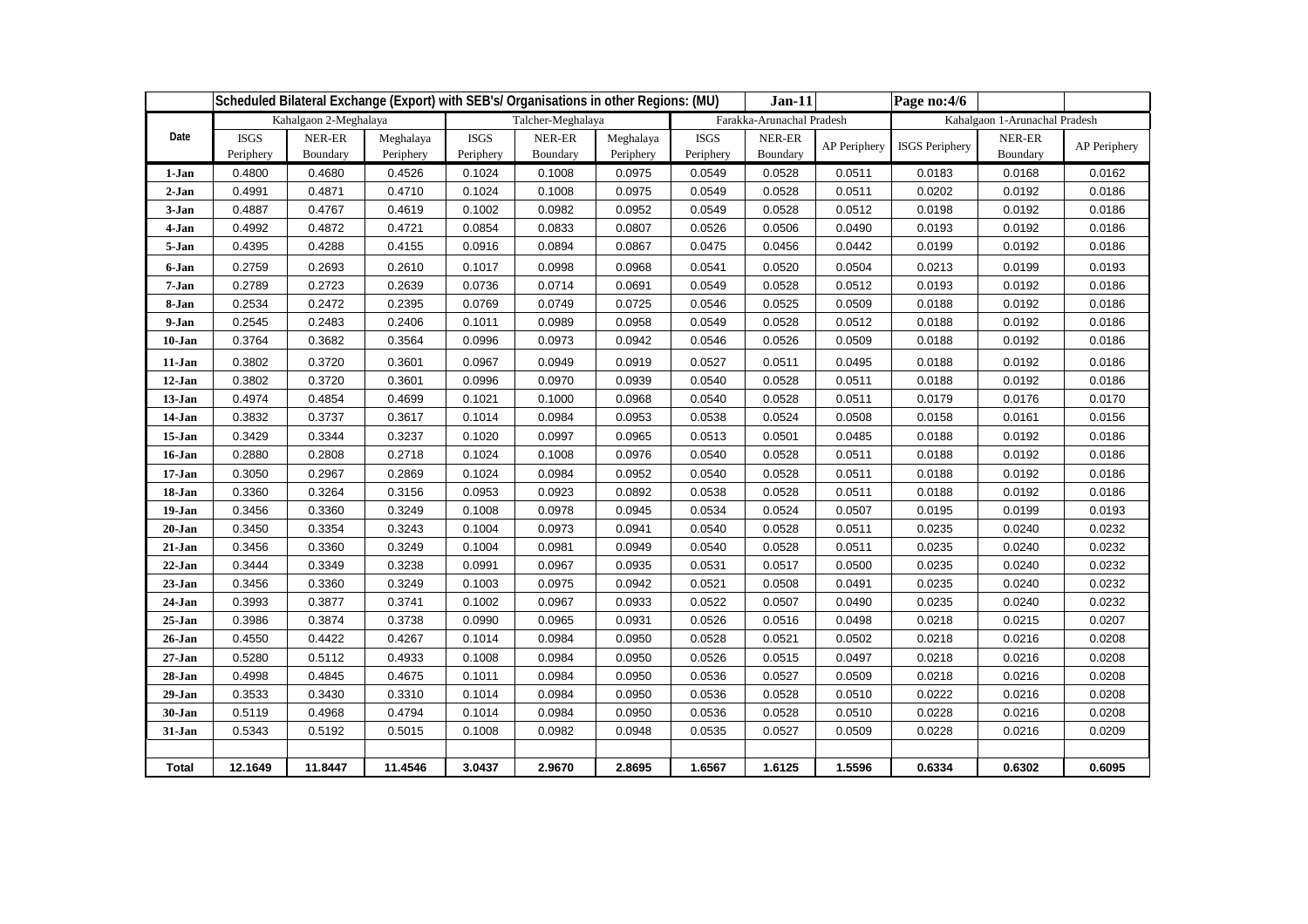|            | Scheduled Bilateral Exchange (Export) with SEB's/ Organisations in other Regions: (MU) |                           |           |              |                        |                |                    |              |             | $Jan-11$        |              |             | Page no:5/6 |                 |  |
|------------|----------------------------------------------------------------------------------------|---------------------------|-----------|--------------|------------------------|----------------|--------------------|--------------|-------------|-----------------|--------------|-------------|-------------|-----------------|--|
|            |                                                                                        | Talcher-Arunachal Pradesh |           |              | <b>TSECL-NVVN-TNEB</b> |                | WBSEDCL-NVVN-APDCL |              |             | HPPC-NVVN-APDCL |              |             |             | NDPL-NVVN-MeECL |  |
| Date       | <b>ISGS</b>                                                                            | NER-ER                    | AP        | <b>TSECL</b> | <b>TNEB</b>            | <b>WBSEDCL</b> | NER-ER             | <b>APDCL</b> | <b>NDPL</b> | NER-ER          | <b>APDCL</b> | <b>NDPL</b> | NER-ER      | MeECL           |  |
|            | Periphery                                                                              | Boundary                  | Periphery | Periphery    | Periphery              | Periphery      | Boundary           | Periphery    | Periphery   | Boundary        | Periphery    | Periphery   | Boundary    | Periphery       |  |
| 1-Jan      | 0.0349                                                                                 | 0.0336                    | 0.0325    | 0.0400       | 0.0387                 | 0.5040         | 0.49               | 0.48         | 0.2340      | 0.2178          | 0.2106       | 0.2560      | 0.2346      | 0.2269          |  |
| $2-Jan$    | 0.0349                                                                                 | 0.0336                    | 0.0325    | 0.0400       | 0.0387                 | 0.5040         | 0.49               | 0.48         | 0.2340      | 0.2178          | 0.2106       | 0.2560      | 0.2346      | 0.2269          |  |
| 3-Jan      | 0.0341                                                                                 | 0.0331                    | 0.0320    | 0.0400       | 0.0388                 | 0.5040         | 0.49               | 0.48         | 0.2340      | 0.2169          | 0.2102       | 0.2560      | 0.2338      | 0.2265          |  |
| 4-Jan      | 0.0291                                                                                 | 0.0285                    | 0.0276    | 0.0400       | 0.0388                 | 0.5040         | 0.49               | 0.48         | 0.2340      | 0.2169          | 0.2102       | 0.2560      | 0.2338      | 0.2265          |  |
| 5-Jan      | 0.0312                                                                                 | 0.0302                    | 0.0292    | 0.0400       | 0.0388                 | 0.5040         | 0.49               | 0.48         | 0.2340      | 0.2169          | 0.2102       | 0.2560      | 0.2338      | 0.2265          |  |
| 6-Jan      | 0.0347                                                                                 | 0.0336                    | 0.0326    | 0.0400       | 0.0388                 | 0.5040         | 0.49               | 0.48         | 0.2340      | 0.2169          | 0.2102       | 0.2560      | 0.2338      | 0.2265          |  |
| 7-Jan      | 0.0251                                                                                 | 0.0249                    | 0.0241    | 0.0400       | 0.0388                 | 0.5040         | 0.49               | 0.48         | 0.2340      | 0.2169          | 0.2102       | 0.2560      | 0.2338      | 0.2265          |  |
| 8-Jan      | 0.0262                                                                                 | 0.0252                    | 0.0244    | 0.0400       | 0.0388                 | 0.5040         | 0.49               | 0.48         | 0.2340      | 0.2169          | 0.2102       | 0.2560      | 0.2338      | 0.2265          |  |
| 9-Jan      | 0.0345                                                                                 | 0.0336                    | 0.0326    | 0.0400       | 0.0388                 | 0.5040         | 0.49               | 0.48         | 0.2340      | 0.2169          | 0.2102       | 0.2560      | 0.2338      | 0.2265          |  |
| $10 - Jan$ | 0.0339                                                                                 | 0.0327                    | 0.0316    | 0.0400       | 0.0387                 | 0.5040         | 0.49               | 0.48         | 0.2340      | 0.2164          | 0.2095       | 0.2560      | 0.2332      | 0.2258          |  |
| 11-Jan     | 0.0330                                                                                 | 0.0320                    | 0.0310    | 0.0400       | 0.0387                 | 0.5040         | 0.49               | 0.48         | 0.2340      | 0.2164          | 0.2095       | 0.2560      | 0.2332      | 0.2258          |  |
| 12-Jan     | 0.0339                                                                                 | 0.0336                    | 0.0325    | 0.0400       | 0.0387                 | 0.5040         | 0.49               | 0.48         | 0.2340      | 0.2164          | 0.2095       | 0.2560      | 0.2332      | 0.2258          |  |
| 13-Jan     | 0.0348                                                                                 | 0.0336                    | 0.0325    | 0.0400       | 0.0387                 | 0.5040         | 0.49               | 0.48         | 0.2340      | 0.2164          | 0.2095       | 0.2560      | 0.2332      | 0.2258          |  |
| 14-Jan     | 0.0346                                                                                 | 0.0336                    | 0.0325    | 0.0400       | 0.0387                 | 0.5040         | 0.49               | 0.48         | 0.2340      | 0.2164          | 0.2095       | 0.2560      | 0.2332      | 0.2258          |  |
| 15-Jan     | 0.0348                                                                                 | 0.0336                    | 0.0325    | 0.0400       | 0.0387                 | 0.5040         | 0.49               | 0.48         | 0.2340      | 0.2164          | 0.2095       | 0.2560      | 0.2332      | 0.2258          |  |
| 16-Jan     | 0.0349                                                                                 | 0.0336                    | 0.0325    | 0.0400       | 0.0387                 | 0.5040         | 0.49               | 0.48         | 0.2340      | 0.2164          | 0.2095       | 0.2560      | 0.2332      | 0.2258          |  |
| 17-Jan     | 0.0349                                                                                 | 0.0336                    | 0.0325    | 0.0400       | 0.0387                 | 0.5040         | 0.49               | 0.47         | 0.2340      | 0.2171          | 0.2099       | 0.2560      | 0.2338      | 0.2262          |  |
| 18-Jan     | 0.0325                                                                                 | 0.0316                    | 0.0306    | 0.0400       | 0.0387                 | 0.5040         | 0.49               | 0.47         | 0.2340      | 0.2171          | 0.2099       | 0.2560      | 0.2338      | 0.2262          |  |
| 19-Jan     | 0.0344                                                                                 | 0.0334                    | 0.0322    | 0.0400       | 0.0387                 | 0.5040         | 0.49               | 0.47         | 0.2340      | 0.2171          | 0.2099       | 0.2560      | 0.2338      | 0.2262          |  |
| 20-Jan     | 0.0342                                                                                 | 0.0336                    | 0.0325    | 0.0400       | 0.0387                 | 0.5040         | 0.49               | 0.47         | 0.2340      | 0.2171          | 0.2099       | 0.2560      | 0.2338      | 0.2262          |  |
| 21-Jan     | 0.0342                                                                                 | 0.0335                    | 0.0323    | 0.0400       | 0.0387                 | 0.5040         | 0.49               | 0.47         | 0.2340      | 0.2171          | 0.2099       | 0.2560      | 0.2338      | 0.2262          |  |
| $22$ -Jan  | 0.0338                                                                                 | 0.0333                    | 0.0322    | 0.0200       | 0.0193                 | 0.5040         | 0.49               | 0.47         | 0.2340      | 0.2171          | 0.2099       | 0.2560      | 0.2338      | 0.2262          |  |
| $23 - Jan$ | 0.0342                                                                                 | 0.0336                    | 0.0325    | 0.0000       | 0.0000                 | 0.5040         | 0.49               | 0.47         | 0.2340      | 0.2171          | 0.2099       | 0.2560      | 0.2338      | 0.2262          |  |
| 24-Jan     | 0.0342                                                                                 | 0.0336                    | 0.0324    | 0.0200       | 0.0193                 | 0.5040         | 0.49               | 0.47         | 0.2340      | 0.2162          | 0.2086       | 0.2560      | 0.2330      | 0.2248          |  |
| $25 - Jan$ | 0.0338                                                                                 | 0.0336                    | 0.0324    | 0.0200       | 0.0193                 | 0.5040         | 0.49               | 0.47         | 0.2340      | 0.2162          | 0.2086       | 0.2560      | 0.2330      | 0.2248          |  |
| 26-Jan     | 0.0346                                                                                 | 0.0336                    | 0.0324    | 0.0400       | 0.0386                 | 0.5040         | 0.49               | 0.47         | 0.2340      | 0.2162          | 0.2086       | 0.2560      | 0.2330      | 0.2248          |  |
| $27 - Jan$ | 0.0344                                                                                 | 0.0336                    | 0.0324    | 0.0400       | 0.0386                 | 0.5040         | 0.49               | 0.47         | 0.2340      | 0.2162          | 0.2086       | 0.2560      | 0.2330      | 0.2248          |  |
| 28-Jan     | 0.0345                                                                                 | 0.0336                    | 0.0324    | 0.0400       | 0.0386                 | 0.5040         | 0.49               | 0.47         | 0.2340      | 0.2162          | 0.2086       | 0.2560      | 0.2330      | 0.2248          |  |
| 29-Jan     | 0.0346                                                                                 | 0.0336                    | 0.0324    | 0.0400       | 0.0386                 | 0.5040         | 0.49               | 0.47         | 0.2340      | 0.2162          | 0.2086       | 0.2560      | 0.2330      | 0.2248          |  |
| 30-Jan     | 0.0346                                                                                 | 0.0336                    | 0.0324    | 0.0400       | 0.0386                 | 0.5040         | 0.49               | 0.47         | 0.2340      | 0.2162          | 0.2086       | 0.2560      | 0.2330      | 0.2248          |  |
| 31-Jan     | 0.0344                                                                                 | 0.0336                    | 0.0325    | 0.0400       | 0.0386                 | 0.5040         | 0.49               | 0.47         | 0.2340      | 0.2182          | 0.2108       | 0.2560      | 0.2350      | 0.2270          |  |
|            |                                                                                        |                           |           |              |                        |                |                    |              |             |                 |              |             |             |                 |  |
| Total      | 1.0376                                                                                 | 1.0102                    | 0.9770    | 1.1400       | 1.1027                 | 15.6240        | 15.2090            | 14.7093      | 7.2540      | 6.7194          | 6.4998       | 7.9360      | 7.2406      | 7.0032          |  |